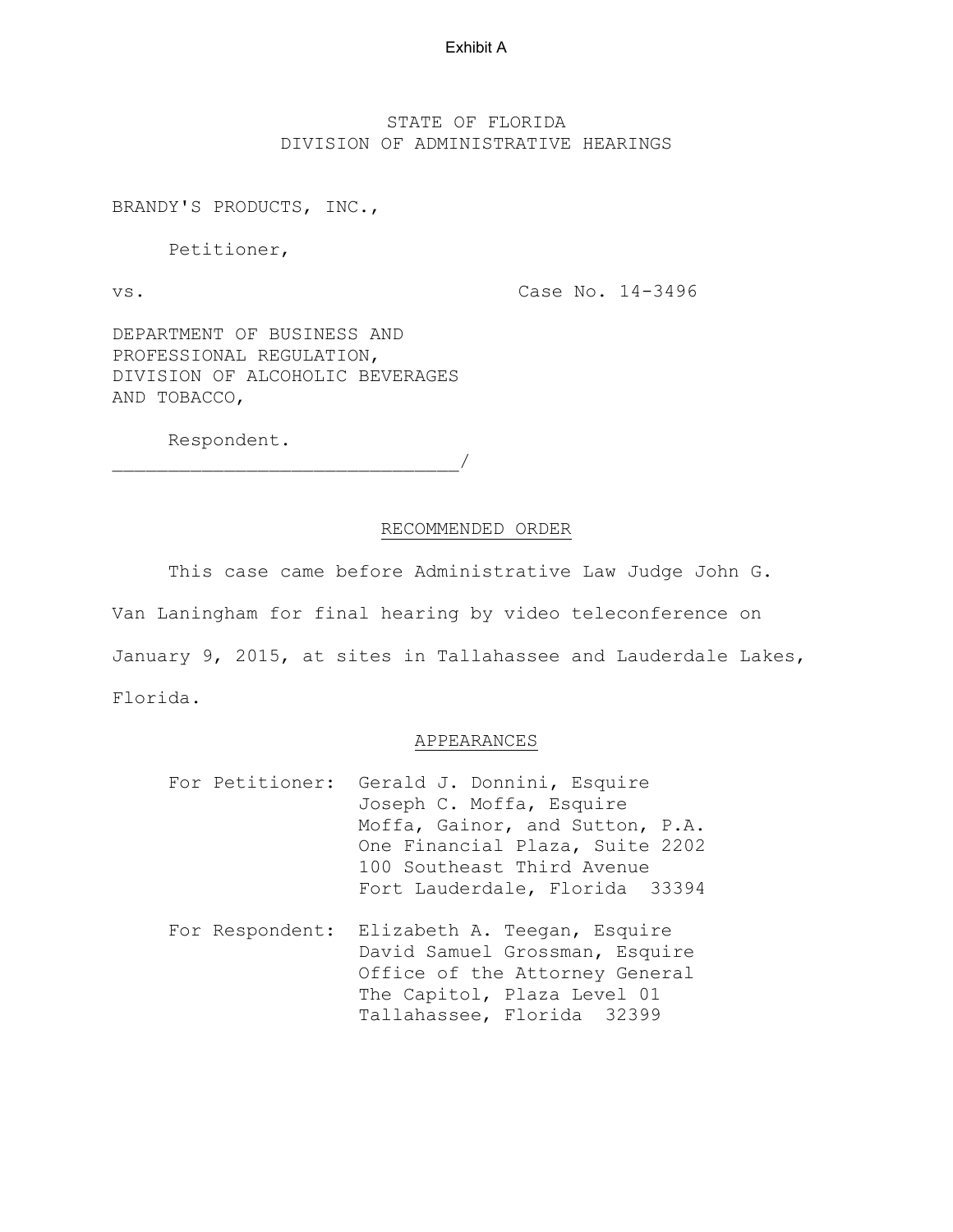# STATEMENT OF THE ISSUE

The issue in this case is whether Petitioner, a licensed distributor of tobacco products, was required to pay an excise tax and surcharge, which the state levies on specified tobacco products, when it regularly brought into Florida shipments of a tobacco-containing product marketed as a cigar wrapper and known as a "blunt wrap."

# PRELIMINARY STATEMENT

 At all relevant times, Petitioner Brandy's Products, Inc., was a licensed distributor of tobacco products in the state of Florida, subject to the regulatory authority of Respondent Department of Business and Professional Regulation. Among other responsibilities, Respondent collects the state taxes imposed on cigarettes and other tobacco products.

 In 2009, Respondent decided that a type of rolling paper marketed as a cigar wrapper and known popularly as a "blunt wrap" constitutes a taxable "tobacco product" because tobacco is a raw material used in manufacturing the finished good, which consequently contains tobacco. Respondent resolved to start collecting tobacco taxes on blunt wraps brought into the state of Florida from July 1, 2009, forward. Both before and after this effective date, Petitioner purchased blunt wraps for resale and brought them into the state. Unaware of Respondent's stand, which was never officially communicated to distributors,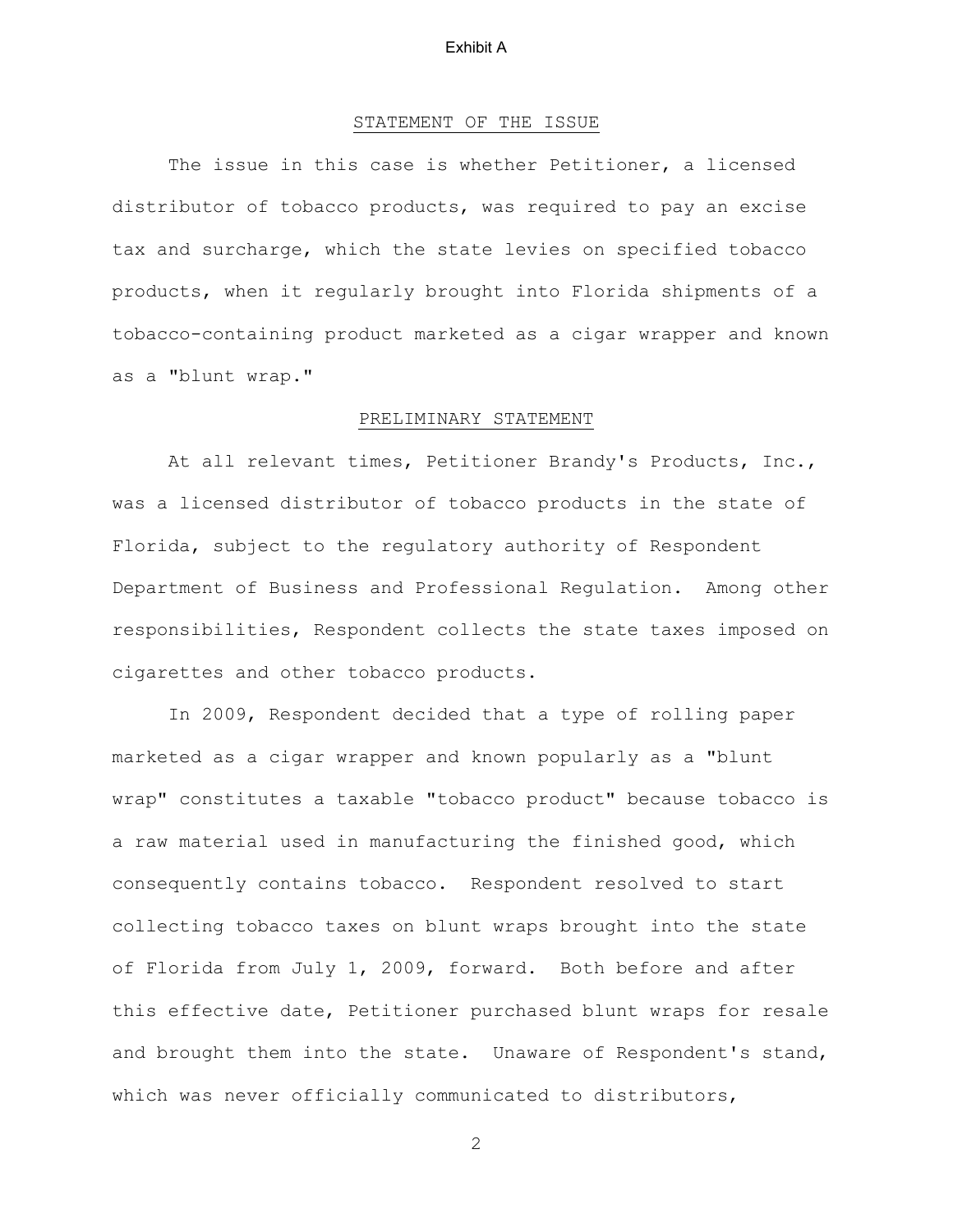Petitioner did not remit tobacco taxes on any of these purchases.

 In the course of conducting an audit of one of Petitioner's suppliers, Respondent came into possession of records reflecting Petitioner's purchases of blunt wraps, from which it determined that Petitioner owed the state \$15,911.60 in excise taxes and \$38,187.72 in surcharges for bringing in this purported "tobacco product," together with interest and a penalty. On March 1, 2013, Respondent issued an assessment letter requesting that Petitioner immediately pay \$71,868.23.

 Petitioner disputed the assessment and tried, but failed, to persuade Respondent to change its mind. On May 19, 2014, Respondent issued a Notice of Decision and Final Audit Assessment, which upheld the original assessment in its entirety. Petitioner timely requested an administrative hearing. On July 24, 2014, Respondent referred Petitioner's Petition for Chapter 120 Hearing to the Division of Administrative Hearings, where an administrative law judge was assigned to conduct the hearing.

 The final hearing was held on January 9, 2015, as scheduled, with both parties present and represented by counsel. Respondent presented its prima facie case through two employees: Gerald Russo, Senior Tax Audit Administrator; and Nancy Cisek, Senior Tax Specialist, each of whom testified in person.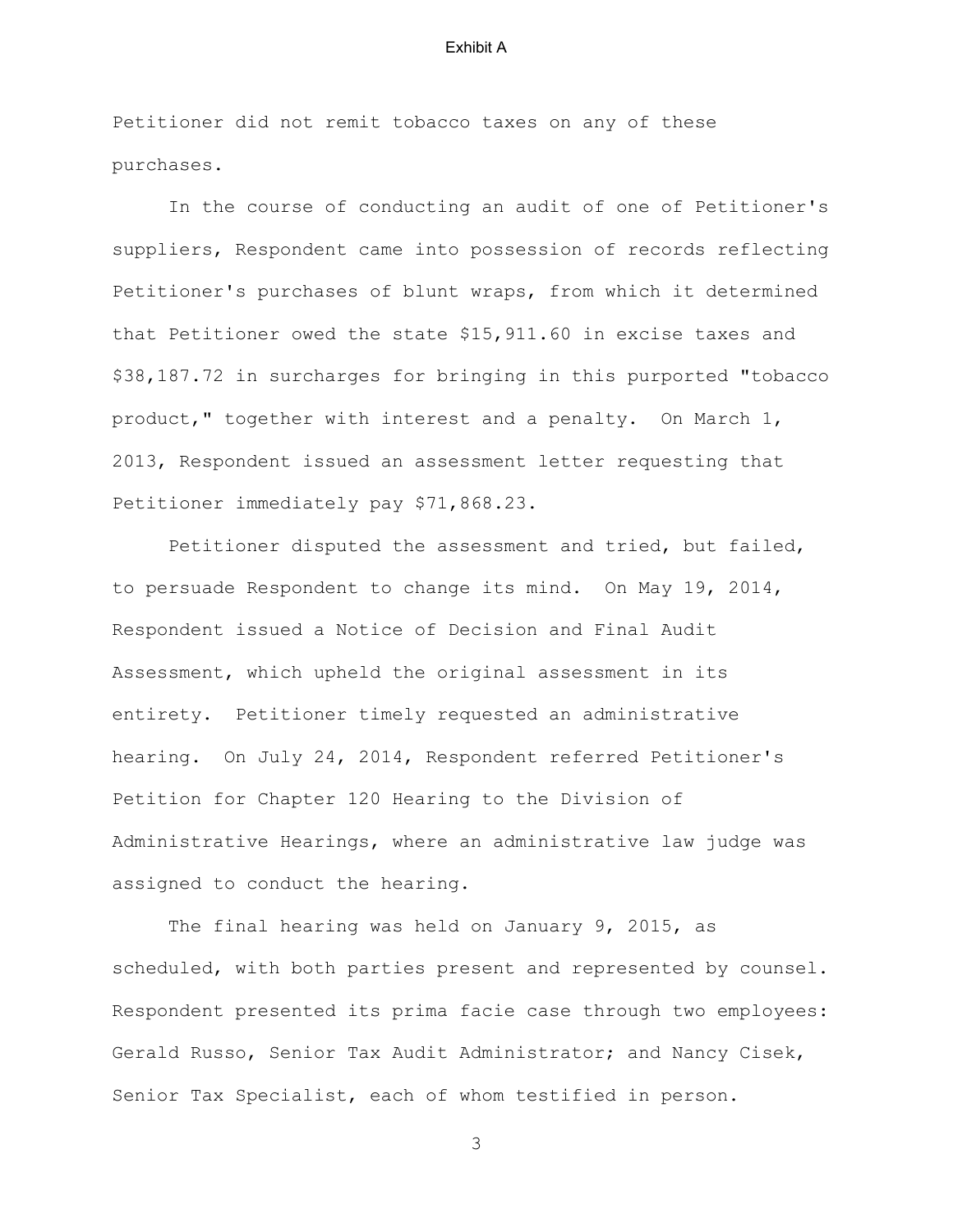Additionally, Respondent Exhibits 1 and 2 were admitted into evidence. Petitioner's sole witness was Maryanne Palino, president of the corporation. Petitioner Exhibits 2 through 9 were received as well.

 The parties stipulated at hearing that the mathematical calculations Respondent performed as part of the subject audit are correct, meaning that if all of the disputed factual and legal grounds upon which Respondent has relied were decided in Respondent's favor, then the sums Respondent seeks to collect from Petitioner are accurate.

 The two-volume final hearing transcript was filed on January 23, 2015. Each party timely filed a Proposed Recommended Order on February 12, 2015, in accordance with the deadline established at the conclusion of the hearing.

 Unless otherwise indicated, citations to the Florida Statutes refer to the 2014 Florida Statutes.

## FINDINGS OF FACT

1. At all relevant times, Petitioner Brandy's Products, Inc. ("Brandy's"), was a wholesale distributor that supplied more than 2,000 different products to retailers such as gas stations and convenience stores. Among these products were cigarettes, which Brandy's was authorized to sell pursuant to a valid, current permit, and other "tobacco products" besides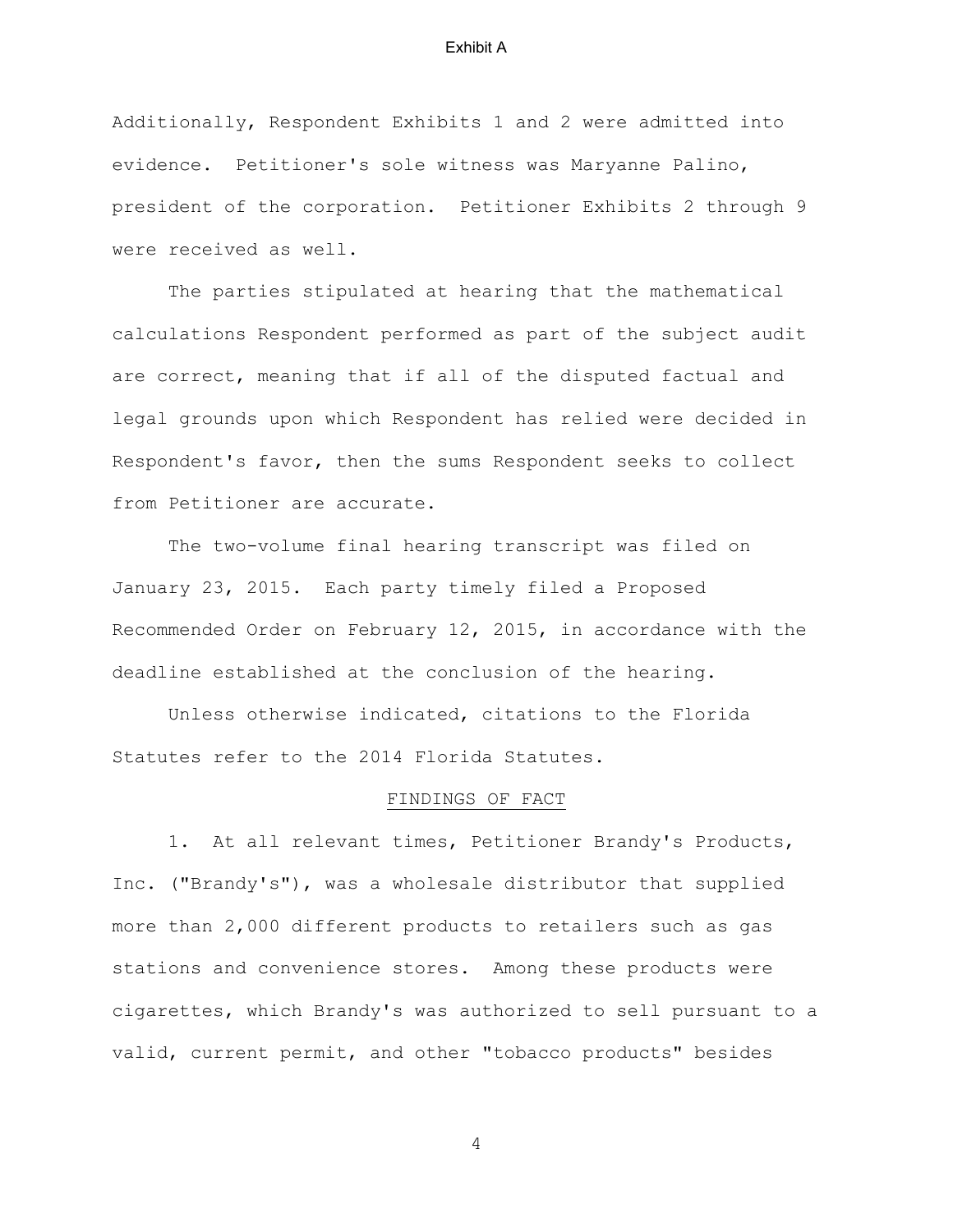cigarettes, in accordance with a separate distributor's license, numbered 66-00115.

2. The state of Florida levies an excise tax and a surcharge upon tobacco products. A distributor becomes liable to pay these impositions, e.g., when it brings such goods into the state, or when it ships or transports tobacco products to retailers in the state. Respondent Department of Business and Professional Regulation ("Department" or "DBPR") is the state agency authorized to administer and enforce the laws relating to the taxation of cigarettes and other tobacco products.

3. The following "tobacco products" are taxable under Florida law:

> loose tobacco suitable for smoking; snuff; snuff flour; cavendish; plug and twist tobacco; fine cuts and other chewing tobaccos; shorts; refuse scraps; clippings, cuttings, and sweepings of tobacco, and other kinds and forms of tobacco prepared in such manner as to be suitable for chewing; but "tobacco products" does not include cigarettes, as defined by s. 210.01(1), or cigars.

§ 210.25(11), Fla. Stat. (defining "tobacco products")(emphasis added).

 4. At all relevant times, Brandy's sold a product that is marketed as a cigar wrapper (or rolling paper) and known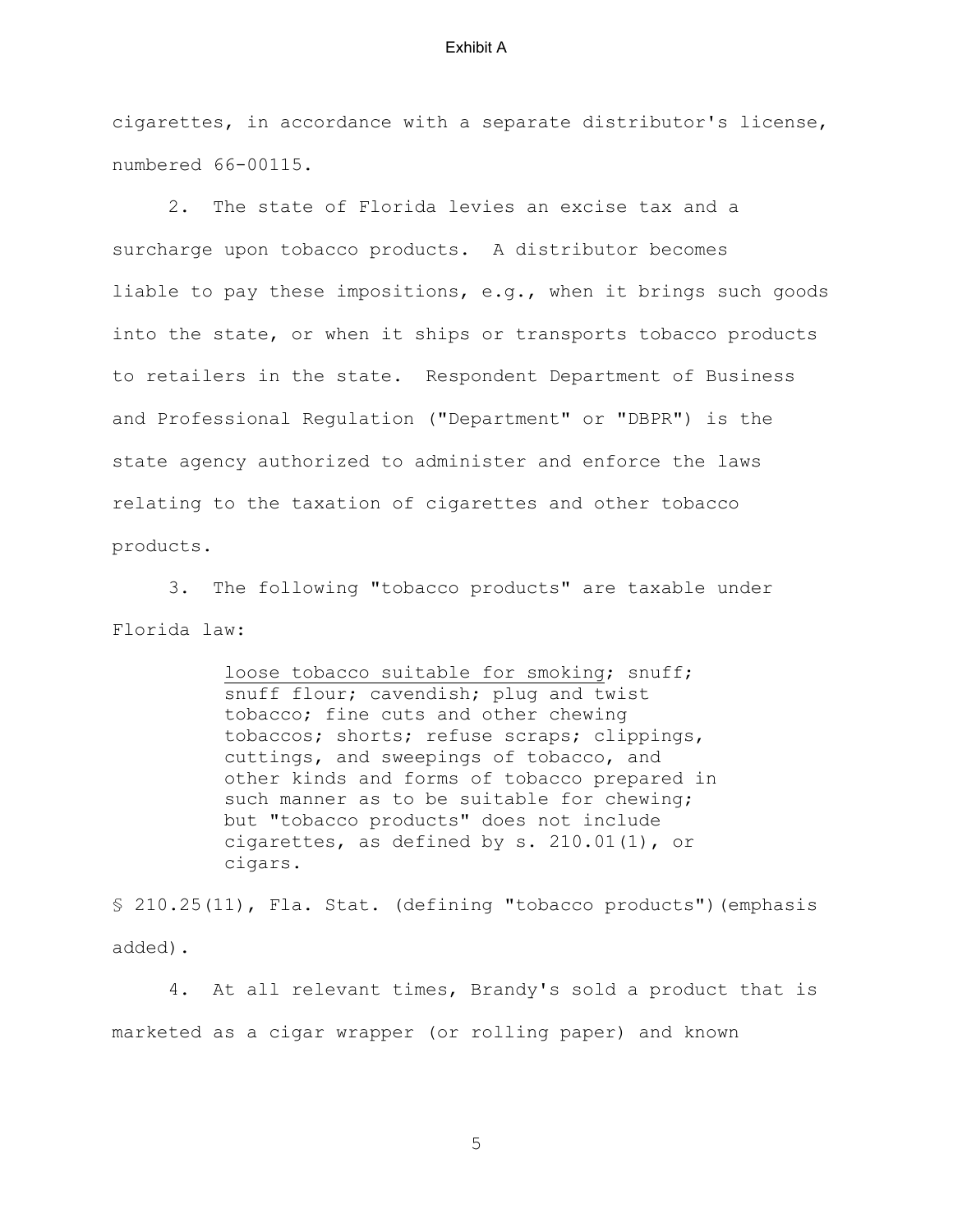colloquially as a "blunt wrap." A blunt wrap looks like this<sup>1/</sup> (except for the color, which in reality is a shade of brown):



Tobacco is one of the raw materials used to manufacture the blunt wraps at issue, which consequently contain tobacco as an ingredient. The dispute at the heart of this case is whether blunt wraps fall within the definition of "tobacco products" set forth above, as the Department argues, which would make them taxable, or outside of that definition, as Brandy's maintains, which would place blunt wraps beyond the reach of the taxing statutes.

 5. The Department's position hardened in the first half of 2009 after a period of internal discussion triggered by Congress's enactment of legislation which expanded the Internal Revenue Code's definition of "roll-your-own tobacco" to include tobacco-based wrappers for cigarettes or cigars, thereby subjecting blunt wraps purchased after March 31, 2009, to taxation at the federal level.<sup>2/</sup> Although the Florida Legislature had not similarly amended the relevant statutory definition of "tobacco products" (and has not done so as of this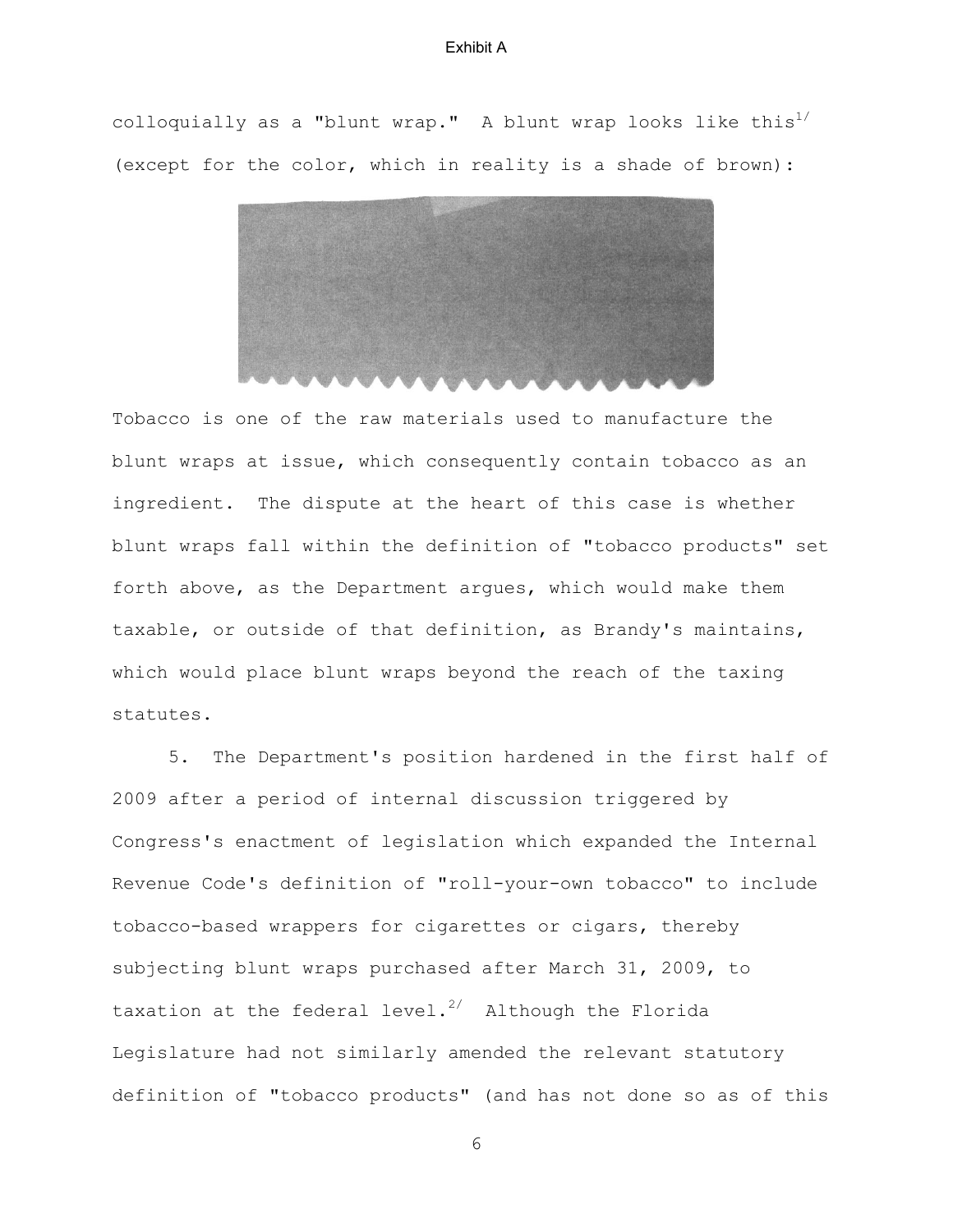writing), the Department decided that blunt wraps are a form of "loose tobacco suitable for smoking" and thus taxable. The Department declared that July 1, 2009, would be the effective date of its new policy, and it began assessing the excise tax and surcharge on purchases of blunt wraps occurring from that day forward.<sup>3/</sup>

 6. The Department did not adopt a rule reflecting its decision to treat blunt wraps as a taxable tobacco product, nor did the agency give any official notice to licensed distributors such as Brandy's that the state would start taxing blunt wraps on July 1, 2009.

 7. Brandy's had purchased blunt wraps for sale to customers in Florida for some years before July 1, 2009, but during that time had not, in connection with such transactions, remitted to the state any amounts for the excise tax and surcharge on tobacco products. This was because, until July 1, 2009, the Department had never applied the term "tobacco products" as defined in section 210.25(11), Florida Statutes, pursuant to an understanding that it includes blunt wraps. Brandy's, which was unaware of the Department's expansive reinterpretation of section 210.25(11) in 2009, continued doing business after July 1 of that year just as it had before that date. Consequently, Brandy's did not remit to the Department any amounts for the Florida excise tax and surcharge on tobacco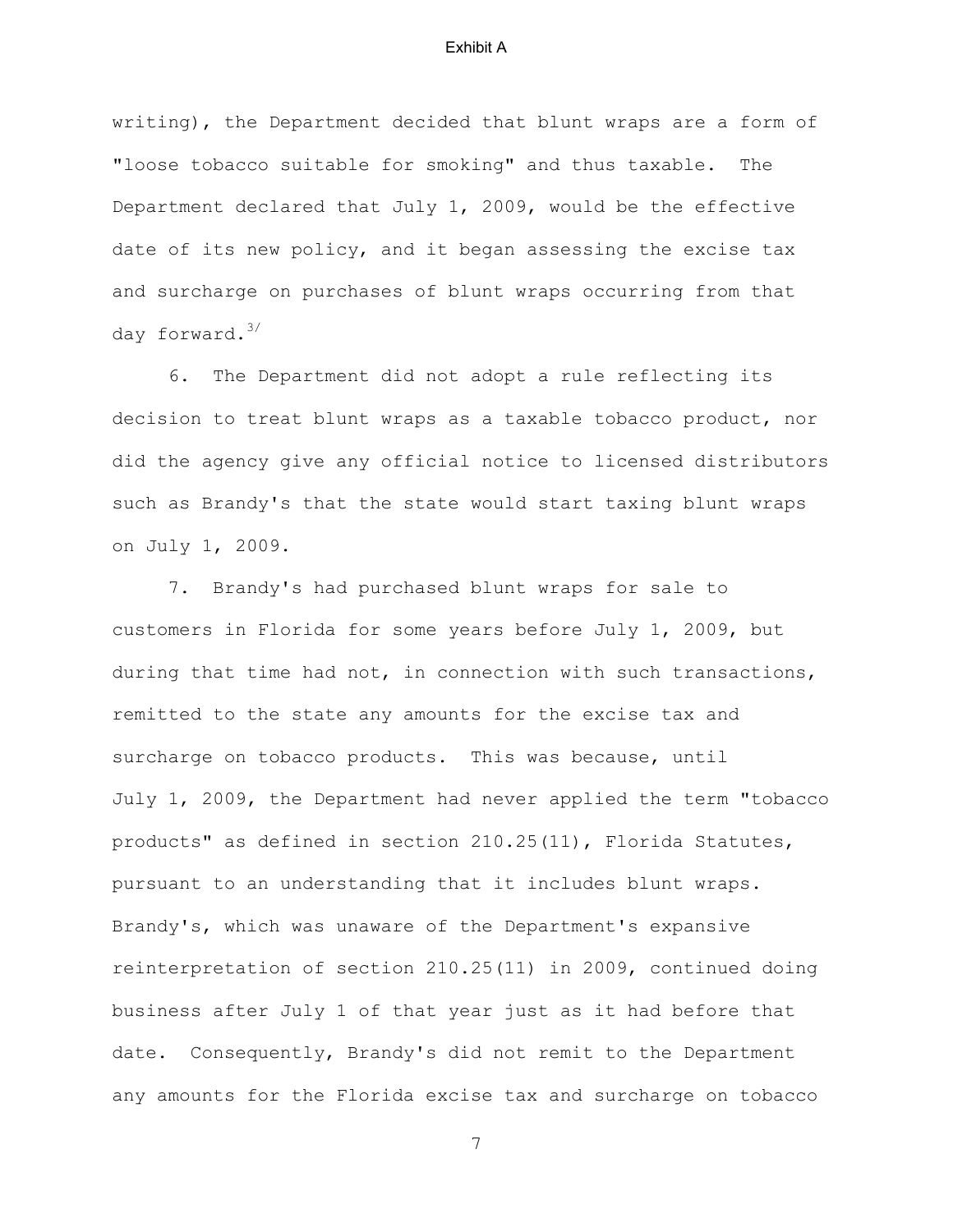products based on purchases of blunt wraps during the two-year assessment period at issue, from July 7, 2009, until August 2, 2011.

 8. DBPR routinely audits licensed distributors of tobacco products such as Brandy's. At regular, six-month intervals, an auditor conducts an on-site review of the licensee's books and records pertaining to taxable purchases, comparing the documents to the licensee's tax returns. During the assessment period, Brandy's never produced records showing purchases of blunt wraps because Brandy's reasonably believed such purchases remained nontaxable. The auditors never asked to see records relating to blunt wraps, which would have provided Brandy's some notice, at least, of the Department's new policy. The evidence does *not* support a finding that Brandy's knowingly withheld or concealed relevant information from the auditors.

 9. Unbeknownst to Brandy's, sometime in 2011 or 2012 the Department obtained records from an out-of-state company called National Honey Almond ("NHA"), a supplier of Brandy's. The NHA records included invoices showing the quantities and purchase prices of blunt wraps that NHA had delivered to Brandy's from July 2009 through September 2011. The state excise tax and surcharge had not been paid on these purchases.

 10. Using the NHA invoices, the Department calculated that sums totaling \$15,911.60 in excise taxes and \$38,187.72 in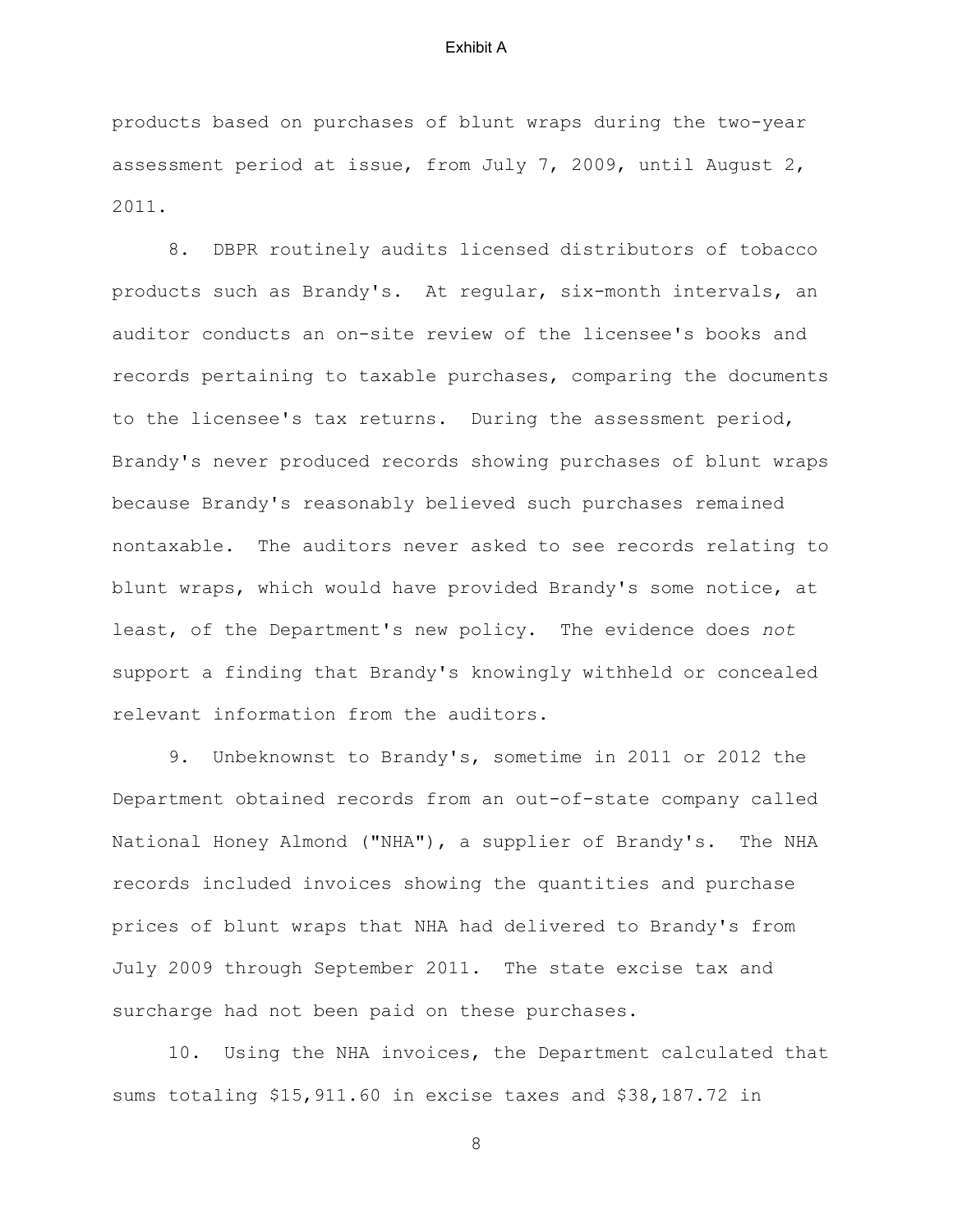surcharges were due from Brandy's on its so-called "untaxed purchases" of blunt wraps from NHA. Together with interest (\$12,358.98) and a penalty of \$5,409.93, the Department figured that the total liability was \$71,868.23. By letter dated March 1, 2013, the Department asked Brandy's to remit payment of this amount within 10 days after receiving the letter. This letter gave Brandy's its first notice that the Department considered blunt wraps to be a taxable tobacco product, but it failed to inform Brandy's that the assessment could be contested.

11. Nevertheless, Brandy's promptly requested an "informal hearing" and tendered a token payment of \$1,500 to show good faith. Following that, the Department—without first conducting a hearing——sent Brandy's a letter dated April 4, 2014, in which the Department's "final request" for payment of \$70,368.23 was made. Once again, the Department neglected to advise Brandy's of its right to challenge the demand.

12. Brandy's then filed a written protest of the assessment, by letter dated April 11, 2014. This led to an audit assessment conference on May 13, 2014, at which the Department stuck to its guns. On May 19, 2014, the Department issued its "Notice of Decision and Final Audit Assessment," which demanded that Brandy's pay \$70,368.23 within 10 days. The Notice informed Brandy's of its right to request a judicial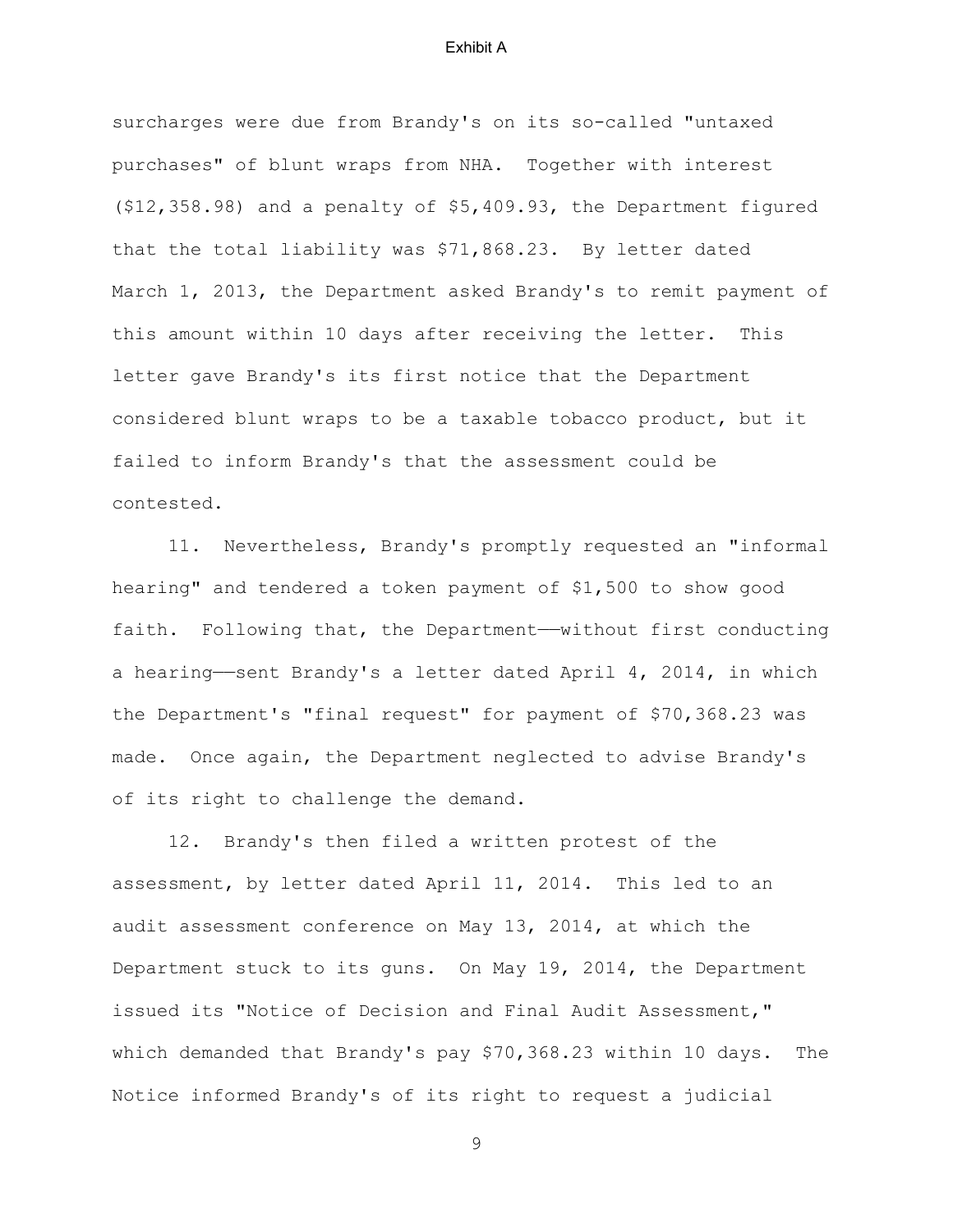proceeding or administrative hearing to contest the assessment. Brandy's timely initiated this administrative proceeding.

# CONCLUSIONS OF LAW

13. The Division of Administrative Hearings has personal and subject matter jurisdiction in this proceeding pursuant to sections 72.011(1)(a), 120.569, 120.57(1), and 120.80(14)(b), Florida Statutes.

14. Although designated the "respondent," the Department has the initial burden to prove, by a preponderance of the evidence, "that an assessment has been made against the taxpayer and the factual and legal grounds upon which the . . . department made the assessment." § 120.80(14)(b)2., Fla. Stat. If the Department meets its burden, then the taxpayer must establish, also by the greater weight of the evidence, that the assessment is incorrect. See IPC Sports, Inc. v. Dep't of Rev., 829 So. 2d 330, 332 (Fla. 3d DCA 2002).

15. The tax on tobacco products is levied pursuant to section 210.30, Florida Statutes, which provides in relevant part:

> (1) A tax is hereby imposed upon all tobacco products in this state and upon any person engaged in business as a distributor thereof at the rate of 25 percent of the wholesale sales price of such tobacco products. Such tax shall be imposed at the time the distributor: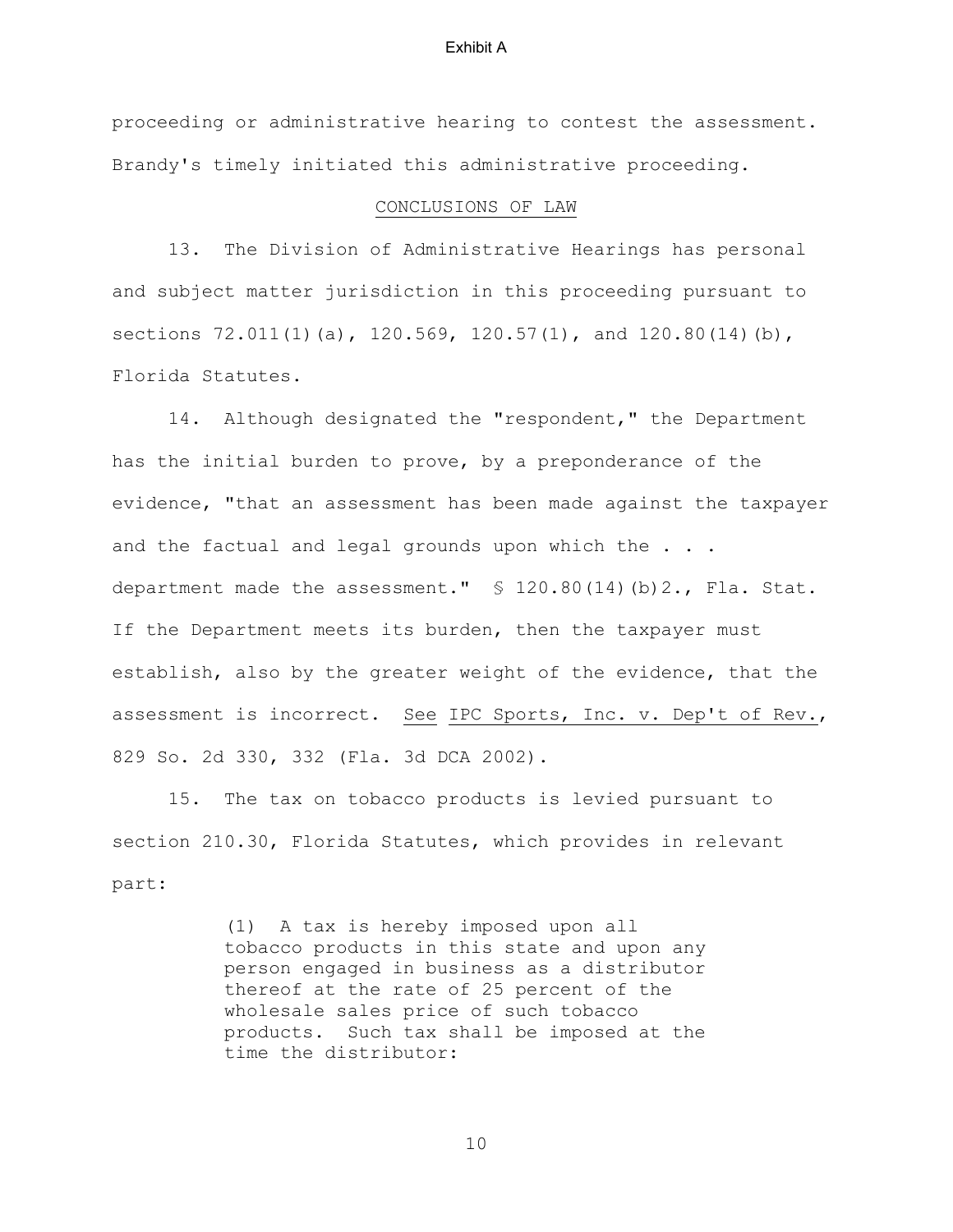(a) Brings or causes to be brought into this state from without the state tobacco products for sale; (b) Makes, manufactures, or fabricates tobacco products in this state for sale in this state; or (c) Ships or transports tobacco products to retailers in this state, to be sold by those retailers.

16. In addition to the excise tax, the state imposes a

surcharge on tobacco products, as follows:

(1) A surcharge is levied upon all tobacco products in this state and upon any person engaged in business as a distributor of tobacco products at the rate of 60 percent of the wholesale sales price. The surcharge shall be levied at the time the distributor: (a) Brings or causes to be brought into this state from without the state tobacco products for sale; (b) Makes, manufactures, or fabricates tobacco products in this state for sale in this state; or (c) Ships or transports tobacco products to retailers in this state, to be sold by those retailers.

§ 210.276, Fla. Stat.

 17. The term "tobacco products" is defined, for the purposes of the tax and surcharge, in section 210.25(11), which is quoted in paragraph 3 of this Recommended Order. Among the items mentioned in the definition is "loose tobacco suitable for smoking." The Department contends that blunt wraps are a form of loose tobacco suitable for smoking.

 18. The legislature did not tax all products containing tobacco. Rather, it "taxed only those specifically enumerated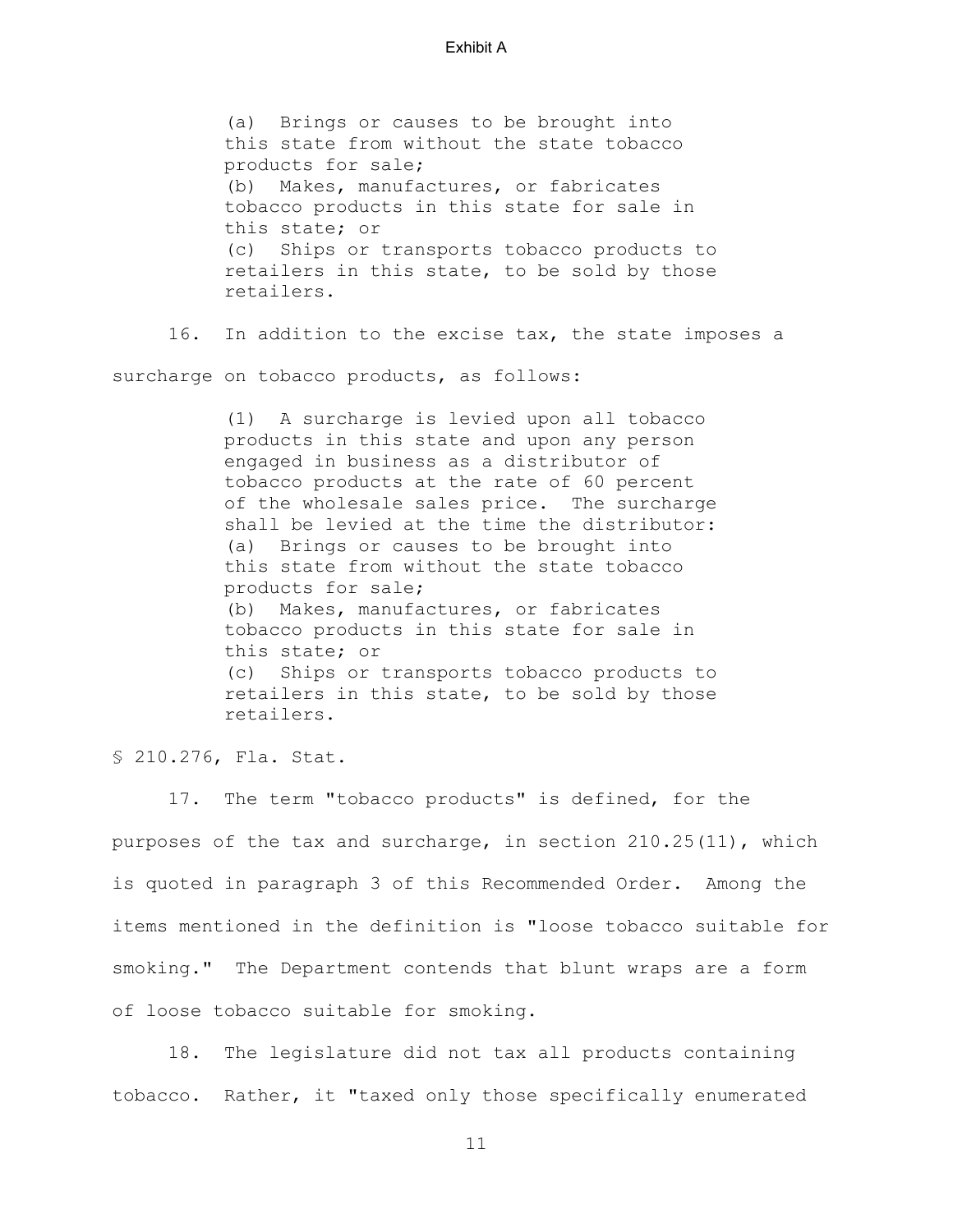in the statute." See Fla. S & L Servs., Inc. v. Dep't of Rev., 443 So. 2d 120, 122 (Fla. 1st DCA 1983)(discussing sales tax on telephone services). Statutory definitions such as the one found in section 210.25(11), which determine "what comes within the tax imposition language," circumscribe the extent of the taxing authority. See Dep't of Rev. v. GTE Mobilnet, Inc., 727 So. 2d 1125, 1128 (Fla. 2d DCA 1999). Thus, everything outside the definition of a taxable transaction is nontaxable, not because such things are exempt from the tax, but because the tax does not extend to them.

 19. In applying taxing statutes, courts must be careful not to subject to tax anything which has not been clearly so burdened. "Taxes cannot be imposed except in clear and unequivocal language. Taxation by implication is not permitted." Fla. S & L Servs., 443 So. 2d at 122. The "authority to tax must be strictly construed." GTE Mobilnet, 727 So. 2d at 1128. As the Florida Supreme Court explained,

> It is a fundamental rule of construction that tax laws are to be construed strongly in favor of the taxpayer and against the government, and that all ambiguities or doubts are to be resolved in favor of the taxpayer. This salutary principle is found in the reason that the duty to pay taxes, which necessary to the business of the sovereign, is still a duty of pure statutory creation and taxes may be collected only within the clear definite boundaries recited by statute.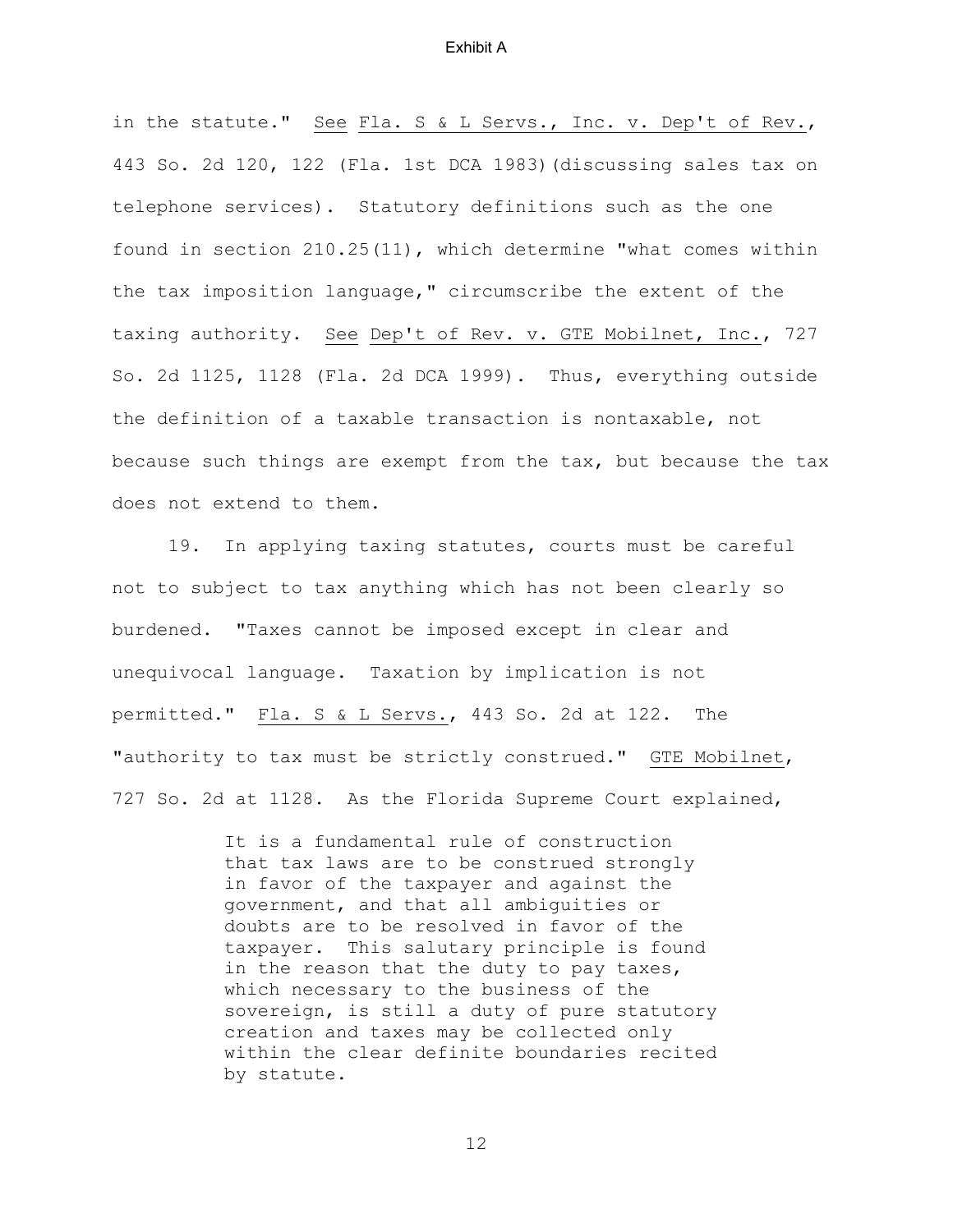Maas Bros., Inc. v. Dickinson, 195 So. 2d 193, 198 (Fla. 1967); see also Mikos v. Ringling Bros.-Barnum & Bailey Combined Shows, 497 So. 2d 630, 632 (Fla. 1986)("The courts are not taxing authorities and cannot rewrite the statute.").

 20. The evidence in this case establishes without dispute that tobacco is a raw material used to manufacture blunt wraps. Because blunt wraps are composed in part of tobacco, it would be neither surprising nor confusing, in casual conversation, to refer to them as a tobacco product. Here, however, the term "tobacco products" is specifically and precisely defined for a particular purpose, namely to delimit the scope of a taxing statute. Contrary to the Department's contention, section 210.25(11) clearly does *not* extend to blunt wraps, despite their tobacco content.

21. First, though, the undersigned cannot help but notice that the Department's policy of treating blunt wraps as taxable "tobacco products" appears to be a statement of general applicability that, instead of merely echoing the statute it ostensibly implements, prescribes law by inflating an existing statute with the breath of new meaning. Section 120.57(1) (e)1., Florida Statutes, instructs that "[a]n agency or an administrative law judge may not base agency action that determines the substantial interests of a party on an unadopted rule." The statute further mandates that the "administrative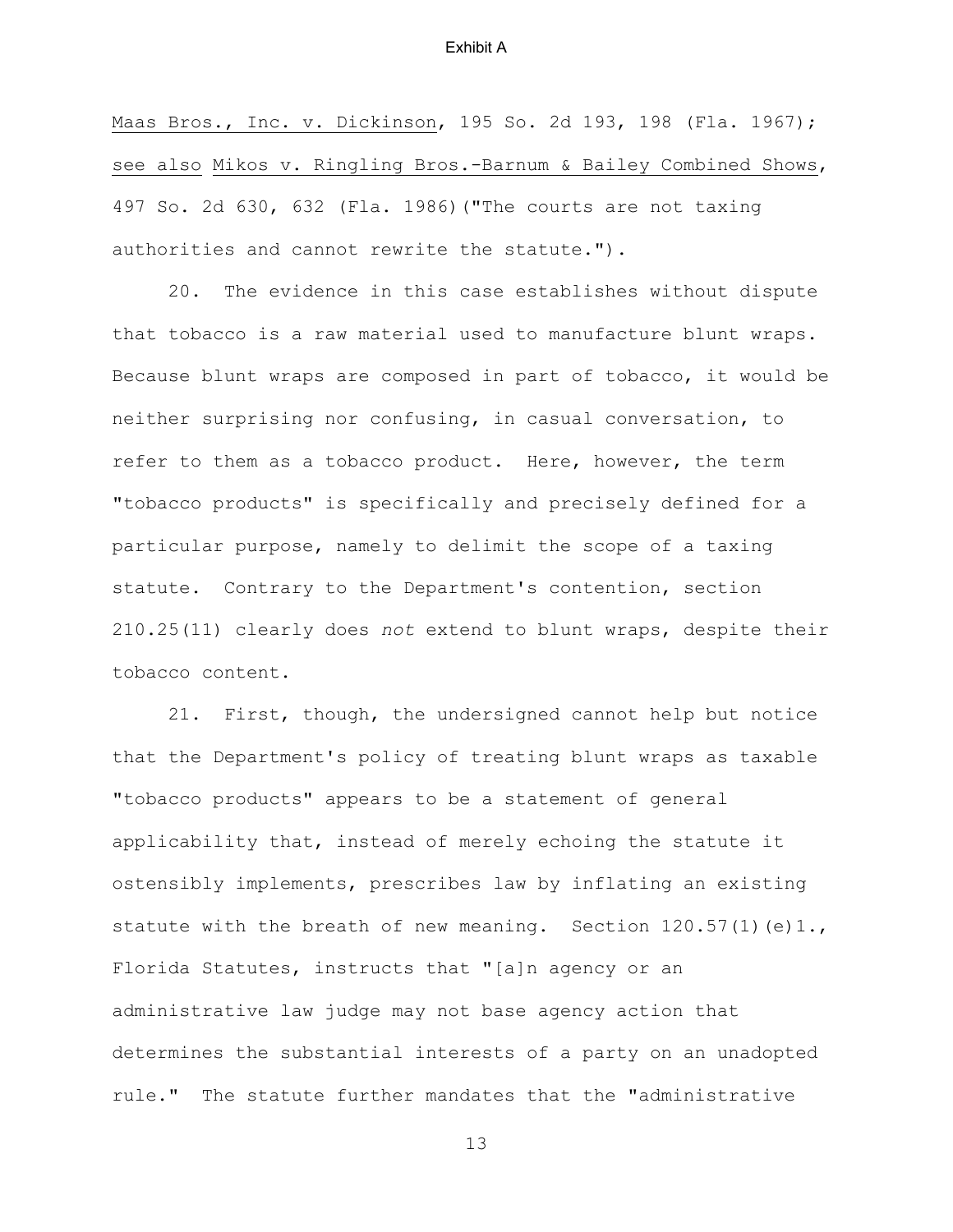law judge shall determine whether an agency statement constitutes an unadopted rule." Neither directive is dependent upon the request of a party.<sup>4/</sup> Thus, the undersigned must decide whether the Department's statement regarding the taxability of blunt wraps (see endnote 3) is an unadopted rule.

 22. An "unadopted rule" is "an agency statement that meets the definition of the term 'rule,' but that has not been adopted pursuant to the requirements of s. 120.54." § 120.52(20), Fla. Stat. The term "rule" means

> each agency statement of general applicability that implements, interprets, or prescribes law or policy or describes the procedure or practice requirements of an agency and includes any form which imposes any requirement or solicits any information not specifically required by statute or by an existing rule. The term also includes the amendment or repeal of a rule.

§ 120.52(16), Fla. Stat.

23. To be a rule,

a statement of general applicability must operate in the manner of a law. Thus, if the statement's effect is to create stability and predictability within its field of operation; if it treats all those with like cases equally; if it requires affected persons to conform their behavior to a common standard; or if it creates or extinguishes rights, privileges, or entitlements, then the statement is a rule."

Fla. Quarter Horse Racing Ass'n, Inc. v. Dep't of Bus. & Prof'l

Reg., Case No. 11-5796RU, 2013 Fla. Div. Adm. Hear. LEXIS 558,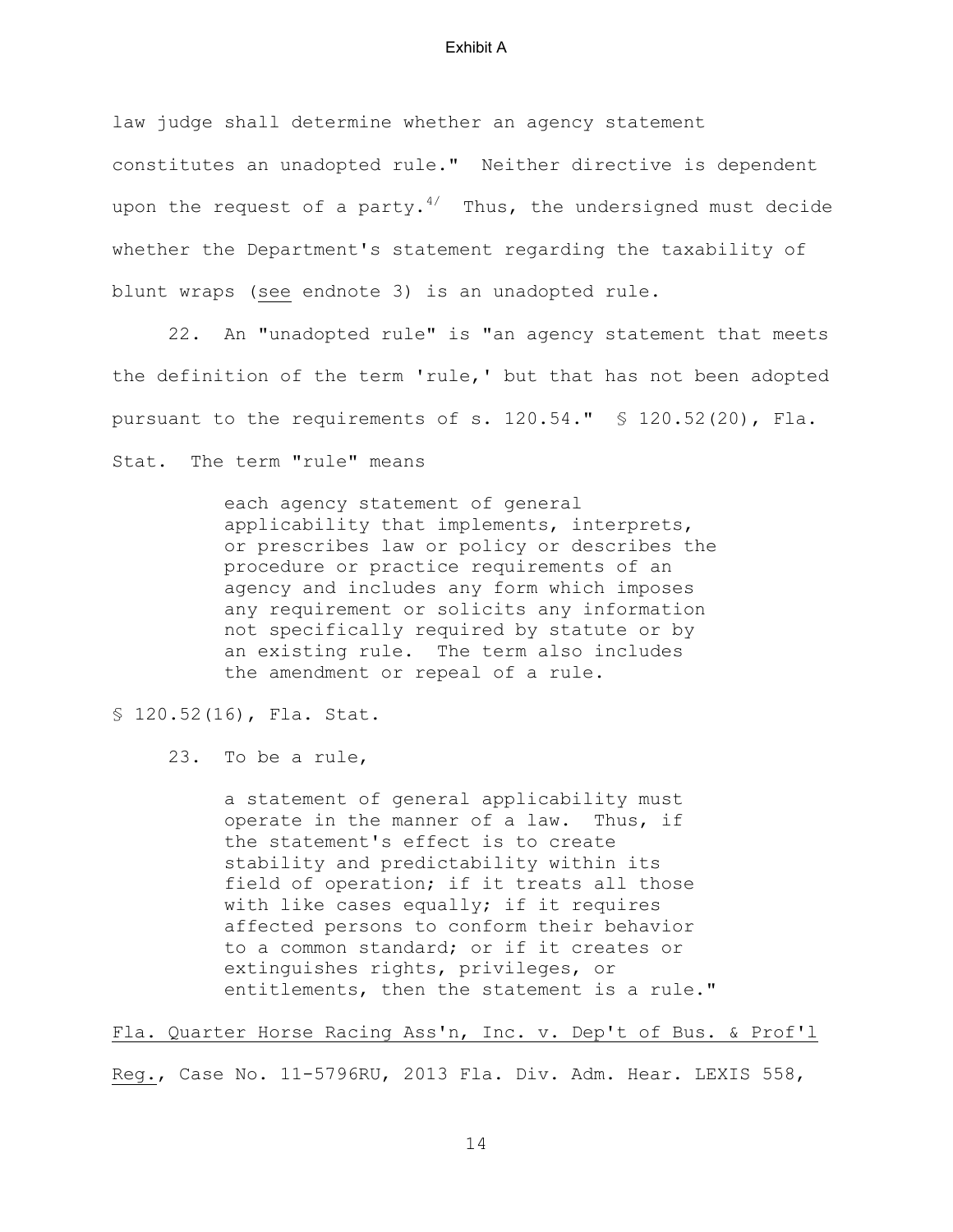37-38 (Fla. DOAH May 6, 2013), aff'd, Fla. Quarter Horse Track Ass'n v. Dep't of Bus. & Prof'l Reg., 133 So. 3d 1118 (Fla. 1st DCA 2014).

 24. Moreover, because the definition of the term "rule" expressly includes statements of general applicability that implement or interpret law, an agency's interpretation of a statute that gives the statute a meaning not readily apparent from its literal reading and purports to create rights, require compliance, or otherwise have the direct and consistent effect of law, is a rule, but one which simply reiterates a statutory mandate is not. Id. at 39-40; see also State Bd. of Admin. v. Huberty, 46 So. 3d 1144, 1147 (Fla. 1st DCA 2010); Beverly Enterprises-Florida, Inc. v. Dep't of HRS, 573 So. 2d 19, 22 (Fla. 1st DCA 1990); St. Francis Hosp., Inc. v. Dep't of HRS, 553 So. 2d 1351, 1354 (Fla. 1st DCA 1989).

 25. The Department's policy regarding the taxability of blunt wraps is presented as an interpretation of section 210.25(11), Florida Statutes; specifically, the agency statement construes the phrase: "loose tobacco suitable for smoking." Because of this, a distinction must be made between the questions of (a) whether the agency's interpretive statement meets the definition of the term "rule" and (b) whether the agency statement is the correct interpretation of the statute. While it might be tempting to conflate these issues, the merit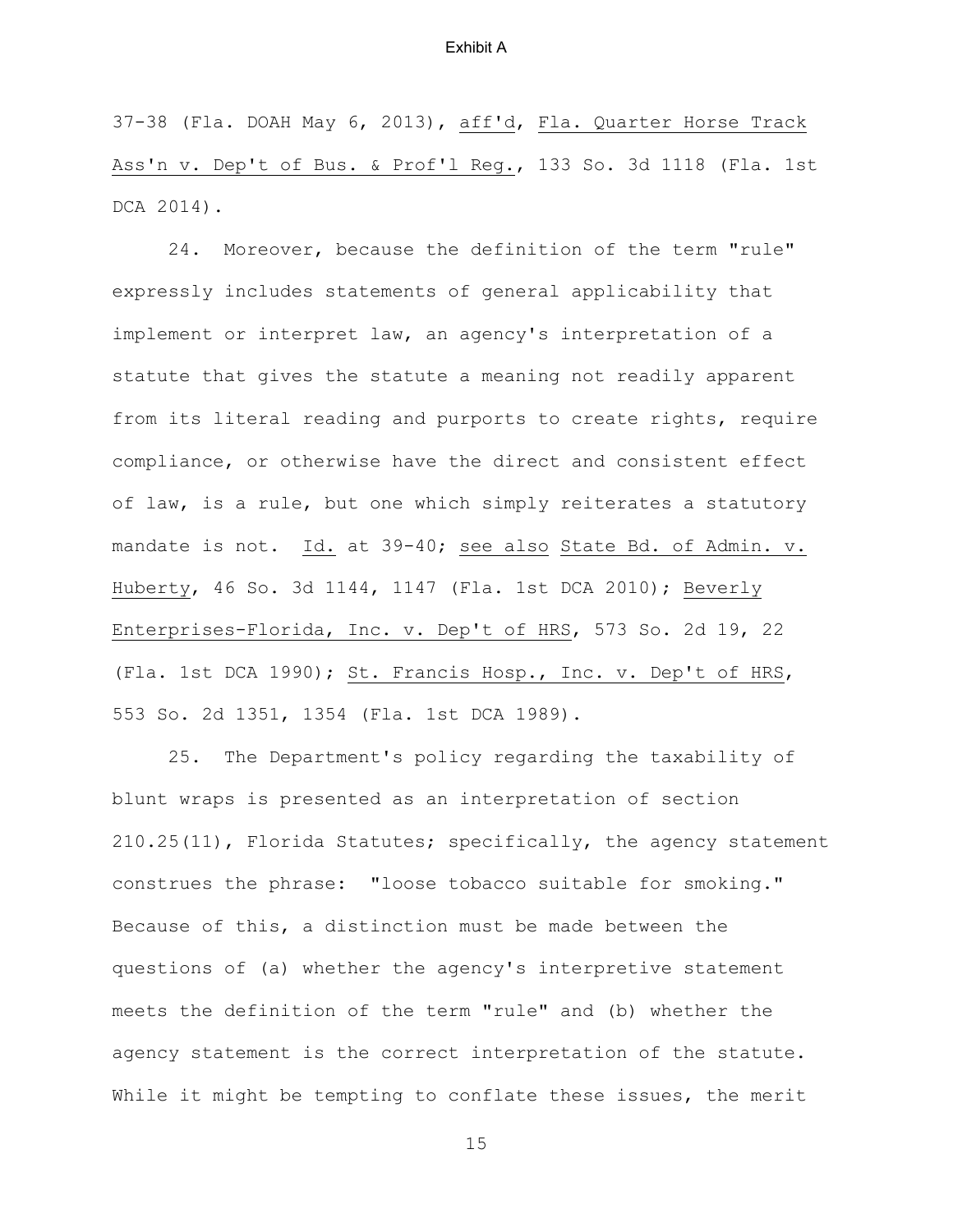of the agency's statutory interpretation is irrelevant to the question of whether the statement is a rule by definition.

 26. Thus, although the ALJ might determine that the agency's interpretation is correct, such a conclusion would not remove the statement from the definition of the term "rule." An agency's correct interpretation of an ambiguous statute, in other words, is no less an unadopted rule than a misinterpretation of the statute, if the agency statement meets the definition of the term "rule."

 27. And yet, if the agency's interpretation of a controlling statute constitutes an unadopted rule and for that reason cannot be applied to determine the substantial interests of a party, the *statute* remains in control and must be followed. Section 120.57(1)(e) does not prohibit either the ALJ or the agency from determining a party's substantial interests based upon the ALJ's best understanding or interpretation of the governing statute. As a result, the merit of an agency's interpretative statement of general applicability is not irrelevant to the question of how the case should be decided, even if the statement is an unadopted rule which cannot be used to decide a party's substantial interests. An agency statement might still be persuasive, after all, notwithstanding that its use as an authoritative rule of decision is forbidden.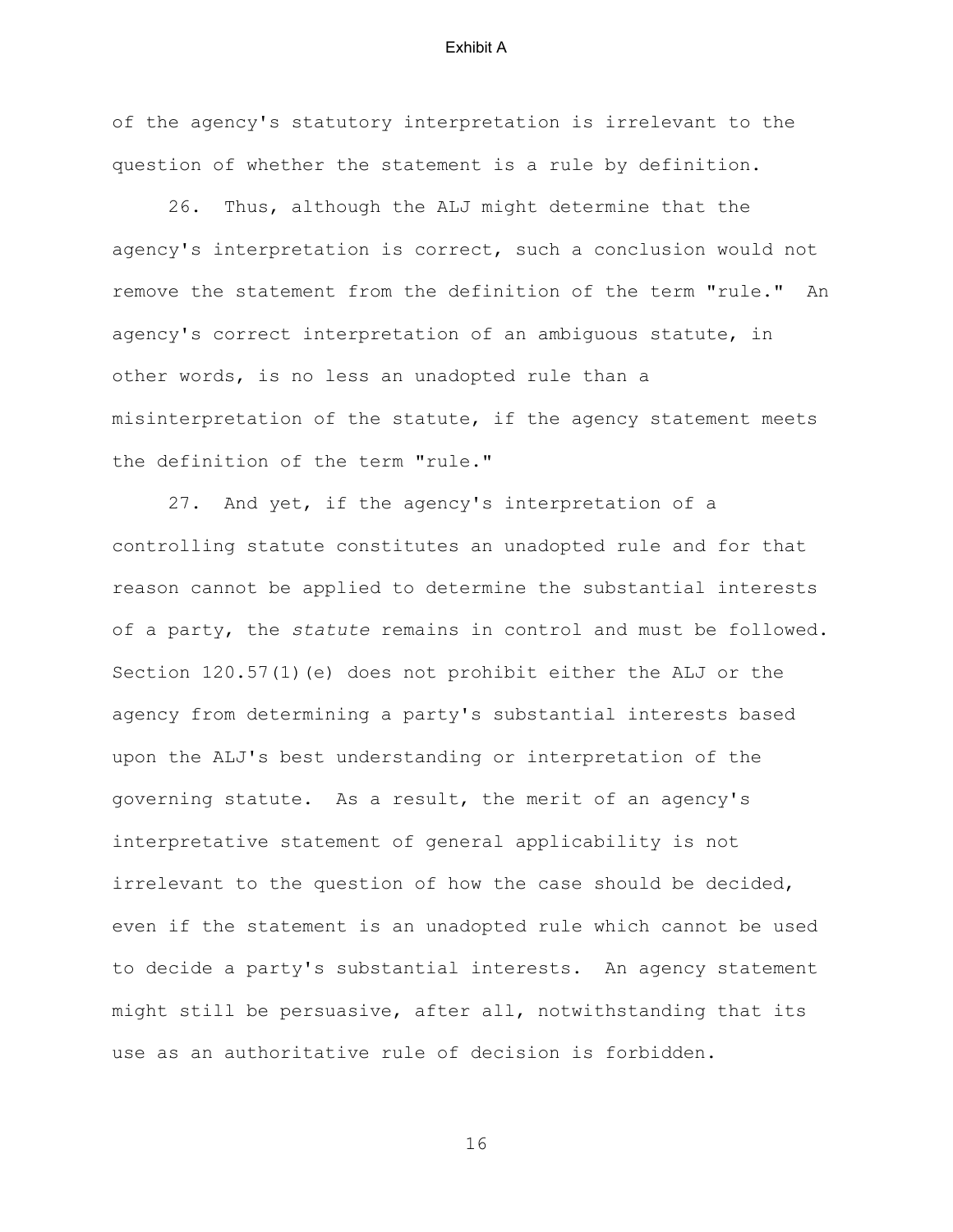28. When considering whether an agency's interpretive statement constitutes an unadopted rule, the analysis should start with a determination regarding the existence of ambiguity, if any, in the statutory language, which is a question of law. It is well settled that when a statute is clear and unambiguous, the function of the court (or ALJ) is to apply the law, for an unambiguous provision requires no interpretation or construction. See, e.g., Osborne v. Dumoulin, 55 So. 3d 577, 581 (Fla. 2011)("Only when the statutory language is unclear or ambiguous is it necessary to apply principles of statutory construction to discern its meaning."); Verizon Fla. v. Jacobs, 810 So. 2d 906, 908 (Fla. 2002); Shelby Mut. Ins. Co. v. Smith, 556 So. 2d 393, 395 (Fla. 1990). Thus, if the statute is clear and unambiguous as a matter of law and the agency statement merely reiterates the plain statutory mandate, then the statement is not a rule by definition, and the statute should be applied according to its plain meaning, consistent with the agency statement.

29. On the other hand, if the statute is clear and unambiguous and the agency statement modifies, contravenes, enlarges, restricts, or otherwise changes the plain meaning of the statute, then the statement is an unadopted rule, which the ALJ and agency must disregard pursuant to section  $120.57(1)(e)$ , and the party's substantial interests must be determined based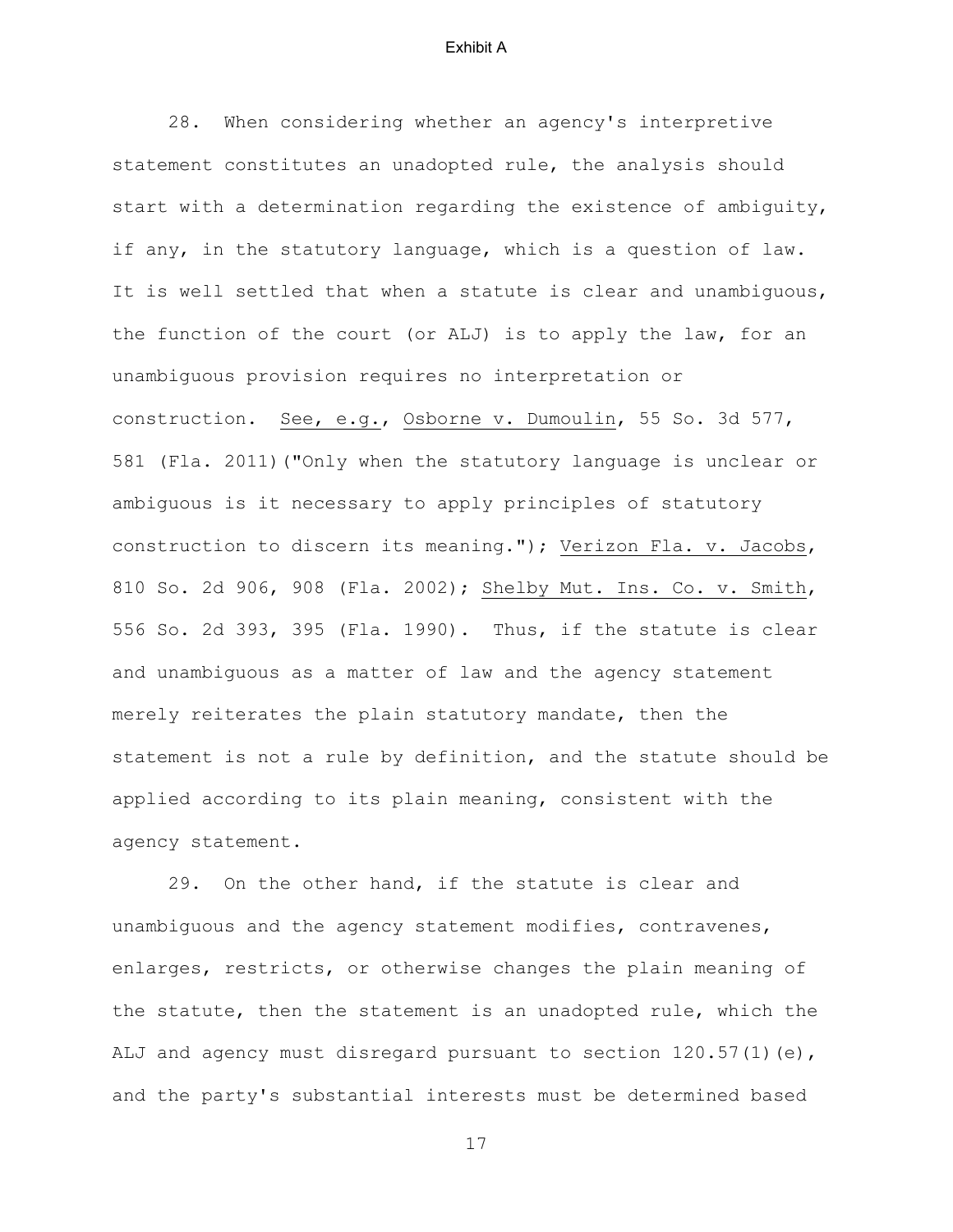upon the plain language of the unambiguous statute. See Campus Commc'ns, Inc. v. Dep't of Rev., 473 So. 2d 1290, 1295 (Fla. 1985)(words of common usage in a statute must be understood and applied not in a technical sense, or as defined in an invalid rule, but according to "their plain and ordinary signification"). $5/$ 

 30. The situation is a bit more complicated if the statutory language is ambiguous. "A statute is normally regarded as 'ambiguous' when its language may permit two or more outcomes." Hess v. Walton, 898 So. 2d 1046, 1049 (Fla. 2d DCA 2005). When the statute is ambiguous, "a court may turn to the rules of statutory interpretation and construction." Anderson v. State, 87 So. 3d 774, 777 (Fla. 2012). If the statute is ambiguous and the agency statement interpreting the statute is an unadopted rule, then the ALJ must disregard the unadopted rule qua rule and follow the statute, notwithstanding its ambiguity.

31. This is because, to repeat for emphasis, section 120.57(1)(e) prohibits application of an unadopted rule *as a rule* but does not compel the ALJ and the agency to ignore a controlling *statute*, even an ambiguous one. To follow an ambiguous statute, however, the ALJ must construe the ambiguous statute, and in doing so should treat the agency's interpretation, not as authoritative or binding, i.e., *as a*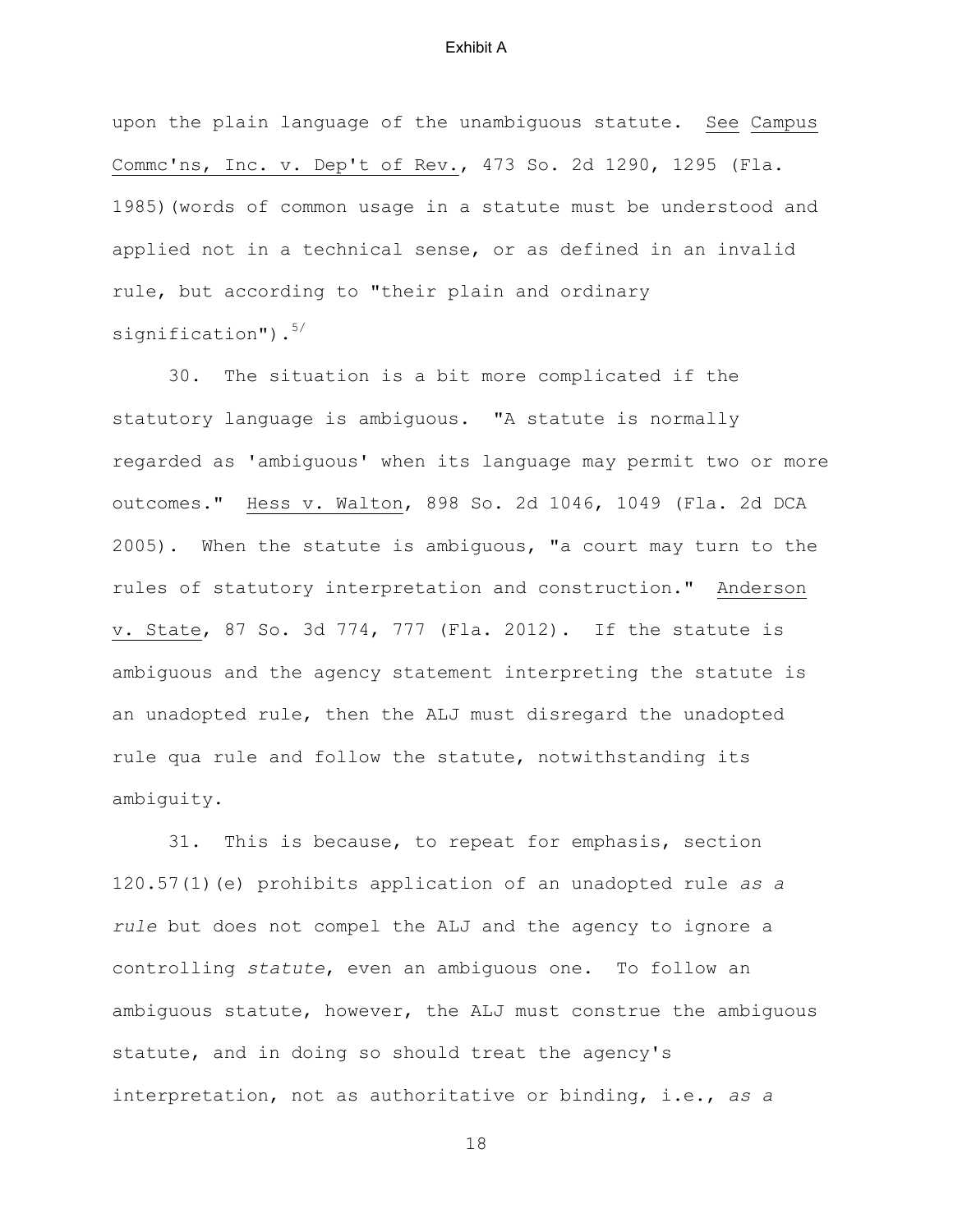*rule*, but as an advocate's argument that might be persuasive depending on its cogency. To be sure, a determination that an agency's interpretive statement constitutes a rule by definition has adverse consequences for the agency, but among them is not the foregone conclusion that the agency's statutory interpretation is *wrong*.

32. In the end, the ALJ must recommend that the party's substantial interests be determined according to the ALJ's best interpretation of the ambiguous statute, which might or might not accord with the agency's interpretation. Applying the ALJ's interpretation of the law to determine a party's substantial interests in a particular case would not run afoul of section 120.57(1)(e), even if the ALJ's best interpretation happened to agree with the agency's interpretation, but the agency would be vulnerable to a challenge under section 120.56(4) unless and until its statement were either abandoned or adopted as a rule.  $6/$ 

 33. Turning to the statement under consideration, the undersigned need not resort to a rule of strict or literal construction to conclude that section 210.25(11) does not describe blunt wraps. The statutory language is unambiguous and requires no interpretation, but even if it were amenable to construction, the most expansive, *reasonable* reading of "loose tobacco suitable for smoking" still would not encompass these items. This is because a blunt wrap is a distinct, cohesive,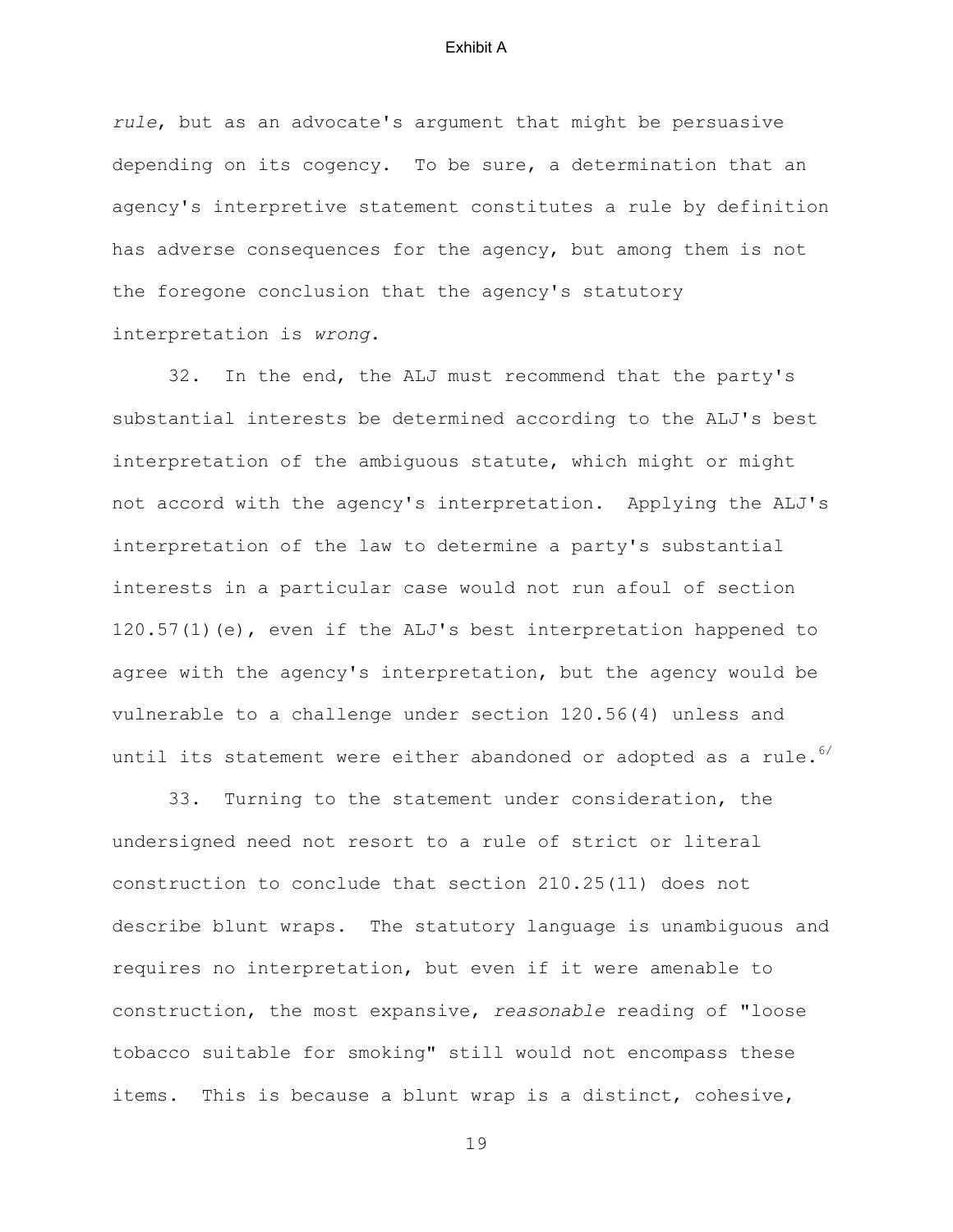uniform product, which upon inspection is readily seen to have been cut to a specific, predetermined shape. No tobacco, as such, is visible when examining a blunt wrap, much less "loose" tobacco or any other "loose" ingredients for that matter. In short, a blunt wrap is no more loose tobacco than a piece of writing paper is loose wood.<sup>7/</sup>

 34. DBPR's interpretation of section 210.25(11) as including blunt wraps within the specialized definition of "tobacco products" is erroneous and unreasonably enlarges the taxing authority in contravention of the plain language of the statute. See Campus Commc'ns, Inc. v. Dep't of Rev., 473 So. 2d 1290, 1291 n.1 (Fla. 1985)("The power to tax lies with the legislative branch. . . . An agency may not impose a tax, by rule or in any other manner."). Correctly understood, giving the words used in section 210.25(11) their plain and ordinary signification, the definition in dispute does not include blunt wraps within its reach. $8/$  Blunt wraps are not taxable as "tobacco products."<sup>9/</sup>

 35. The Department's statement concerning blunt wraps, apart from being incorrect, also gives the statute a meaning not readily apparent from a literal reading, imposing legally binding tax obligations upon all licensed distributors who purchase blunt wraps and subjecting those who do not remit such taxes to enforcement action. The conclusion that this statement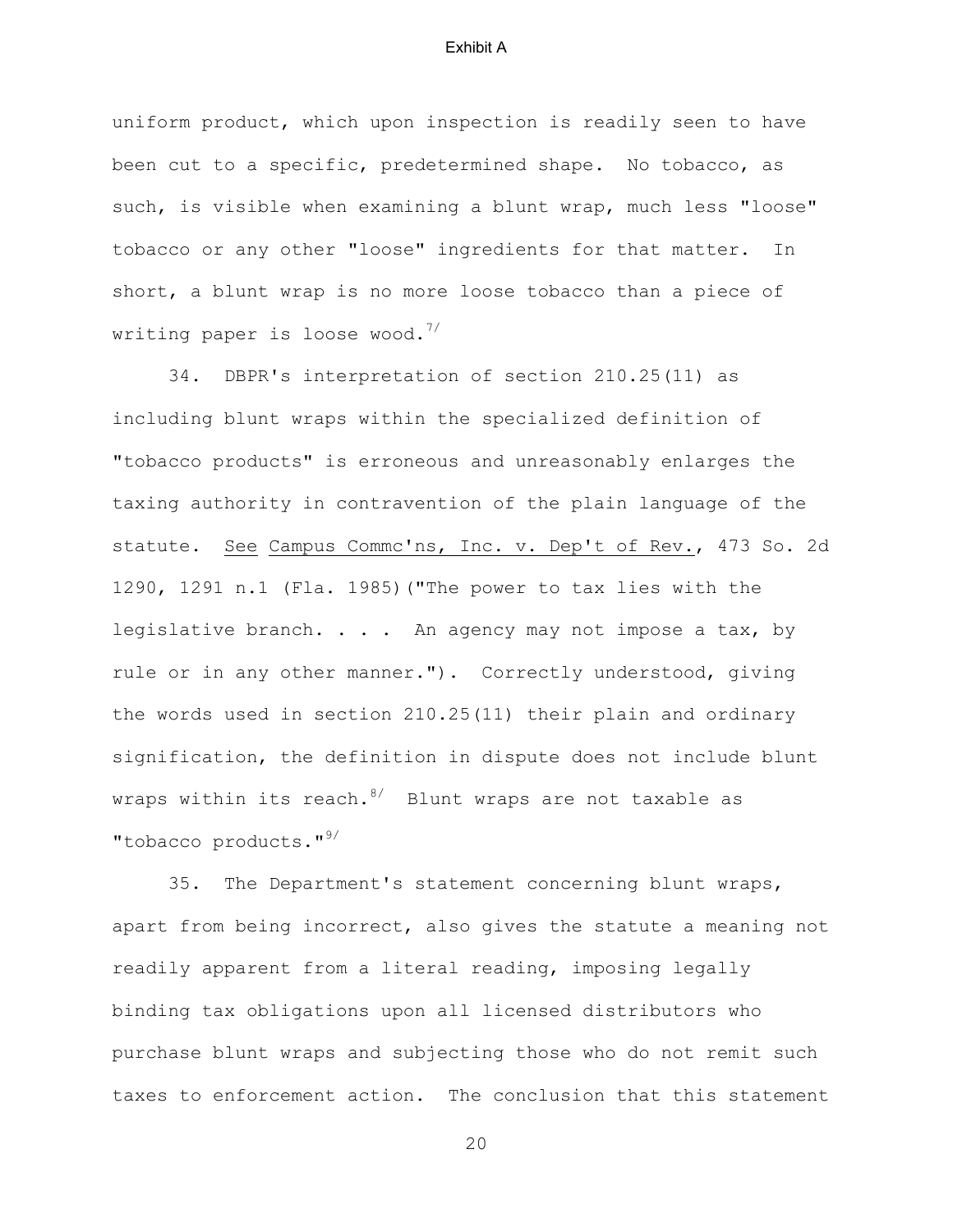meets the definition of the term "rule" is practically selfevident. That the policy has its own effective date separate from that of the enabling statute $10/$  is a dead giveaway that the Department's authority for imposing the taxes is actually the agency statement, not the statute, which means that the Department is imposing the taxes on its own authority without an adequate legislative basis. Neither the administrative law judge nor the Department may determine the substantial interests of Brandy's based upon this unadopted rule. § 120.57(1)(e)1., Fla. Stat.

 36. Brandy's asserts that the disputed assessment is largely time barred pursuant to section 95.091(3)(a)1.b., which provides that DBPR "may determine and assess the amount of any tax, penalty, or interest due" under the taxing statutes it has the authority to administer "within 3 years after the date the tax is due, any return with respect to the tax is due, or such return is filed, whichever occurs later." Contending that DBPR's issuance of the Notice of Decision and Final Audit Assessment on May 19, 2014, constituted the clock-stopping event, Brandy's reasons that the assessable period started, at the earliest, on May 19, 2011, with the result that transactions occurring before that date must be reckoned too old to be taxed. If Brandy's is correct, the two-year assessment period at issue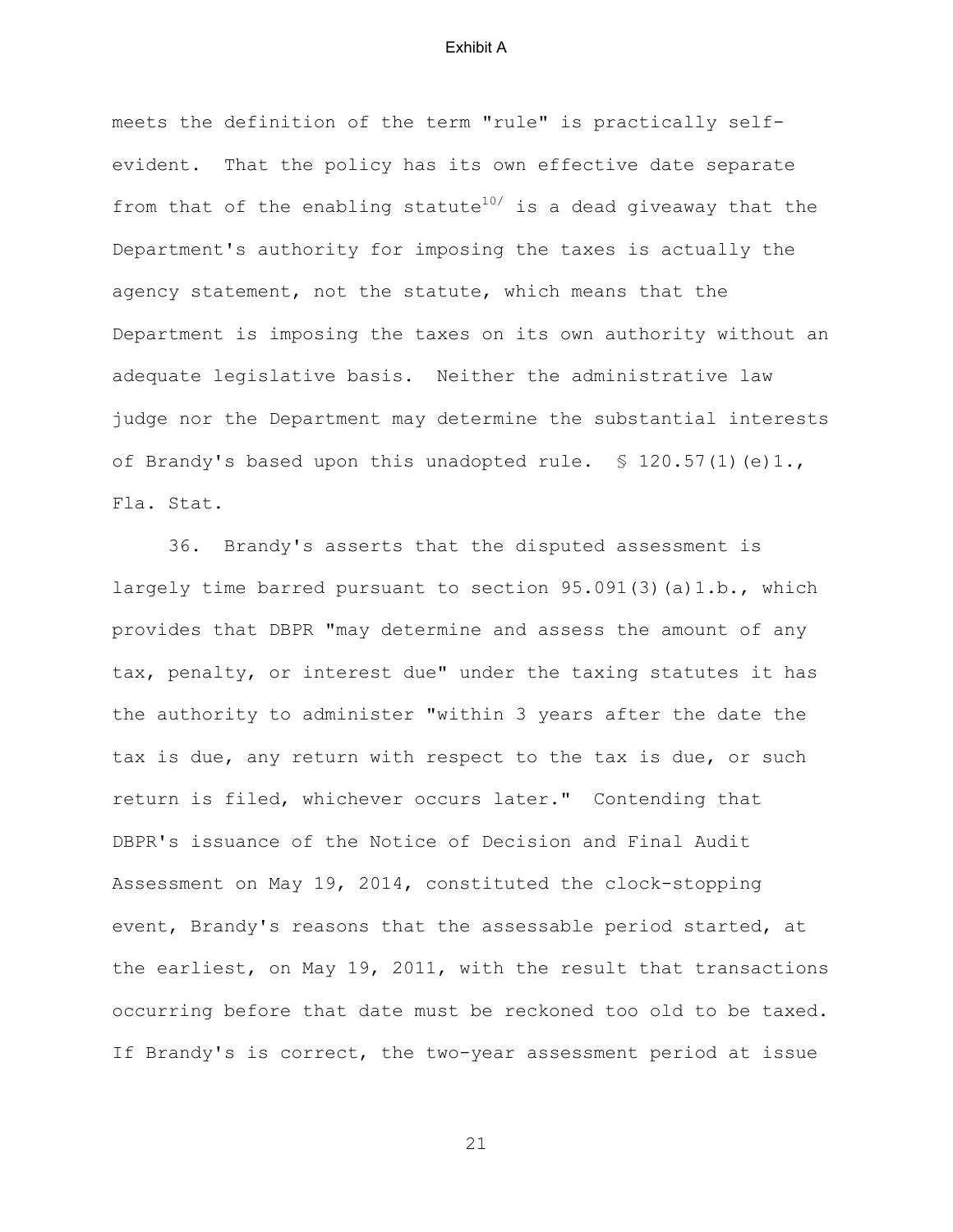should be truncated to the few months between May 19, 2011, and August 2, 2011.

 37. The Department responds that, pursuant to section 95.091(3)(a)5., it was authorized to make an assessment against Brandy's "[a]t any time" because "the taxpayer failed to make any required payment of the tax" and failed to "disclose[] in writing the tax liability to the department before the department contact[ed] the taxpayer." Inasmuch as the central dispute in this case is whether Brandy's is "required" to pay the subject tobacco taxes on transactions involving blunt wraps, however, the Department's argument begs the question (by assuming that Brandy's failed to make a required tax payment), significantly undermining its persuasive force. Beyond that, DBPR's position suggests, problematically, that practically any dispute over a tax assessment would fall under subparagraph 5's potentially limitless limitation period, since most assessments presumably arise from the Department's allegation that a taxpayer has failed to make a required payment of the tax it seeks to collect.

 38. Even if the statute of limitations were applied exactly as Brandy's believes it should be, though, the question of whether blunt wraps are taxable as "tobacco products" would persist because a small portion of the assessment period is within the three years preceding the Notice of Decision and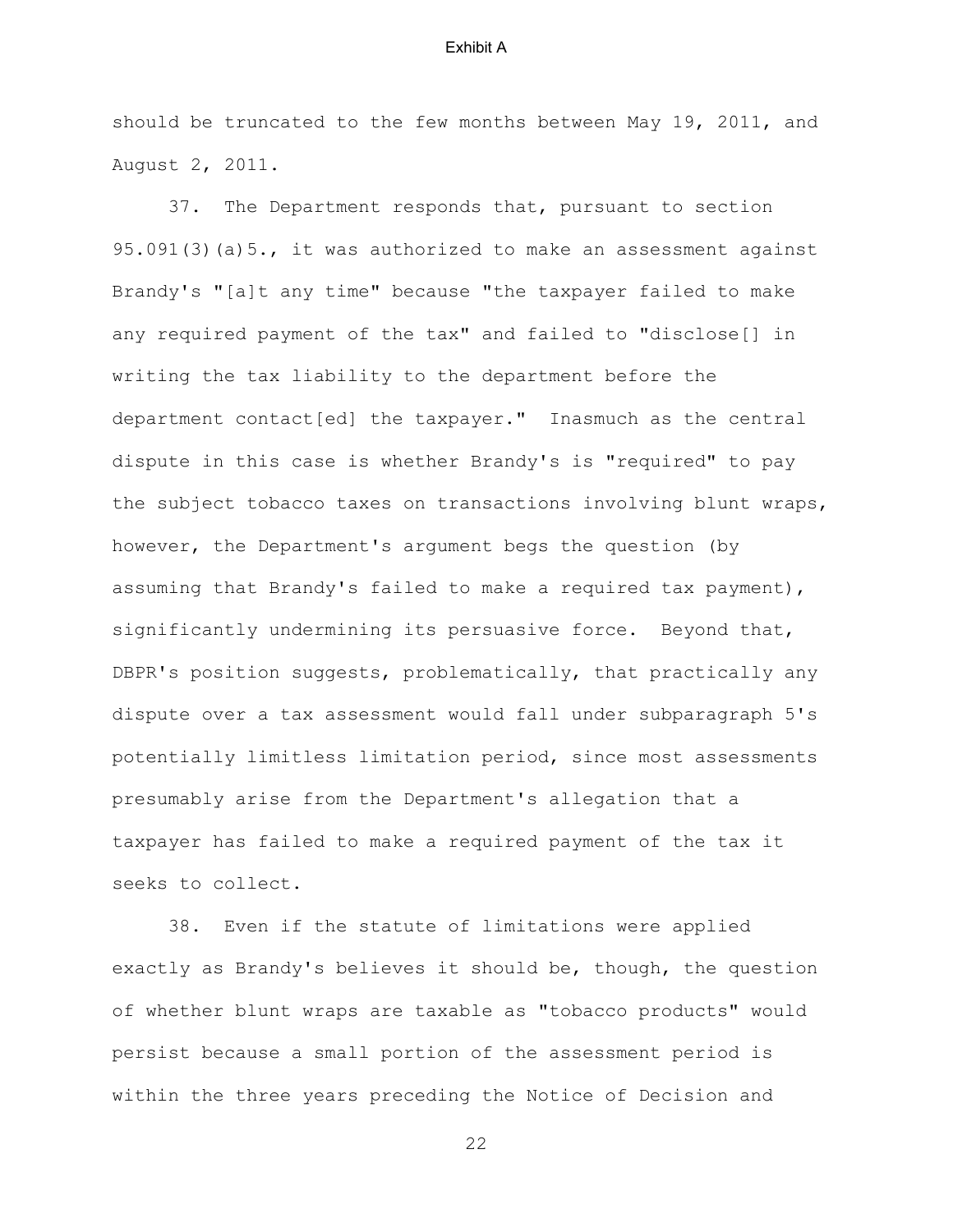Final Audit Assessment. Having decided the unavoidable issue, and concluded that the transactions at issue are nontaxable, the undersigned will sidestep the issues presented by the parties' statute-of-limitations arguments, for there is no need to determine whether the limitation period had run on some of these transactions, given that no taxes are due on any of them. $11/$ 

# RECOMMENDATION

 Based on the foregoing Findings of Fact and Conclusions of Law, it is RECOMMENDED that the Department of Business and Professional Regulation enter a final order setting aside the assessment against Brandy's for the excise taxes and surcharges on tobacco products that the Department alleged were due, together with interest and a penalty, on purchases of blunt wraps that Brandy's had made between July 7, 2009, and August 2, 2011.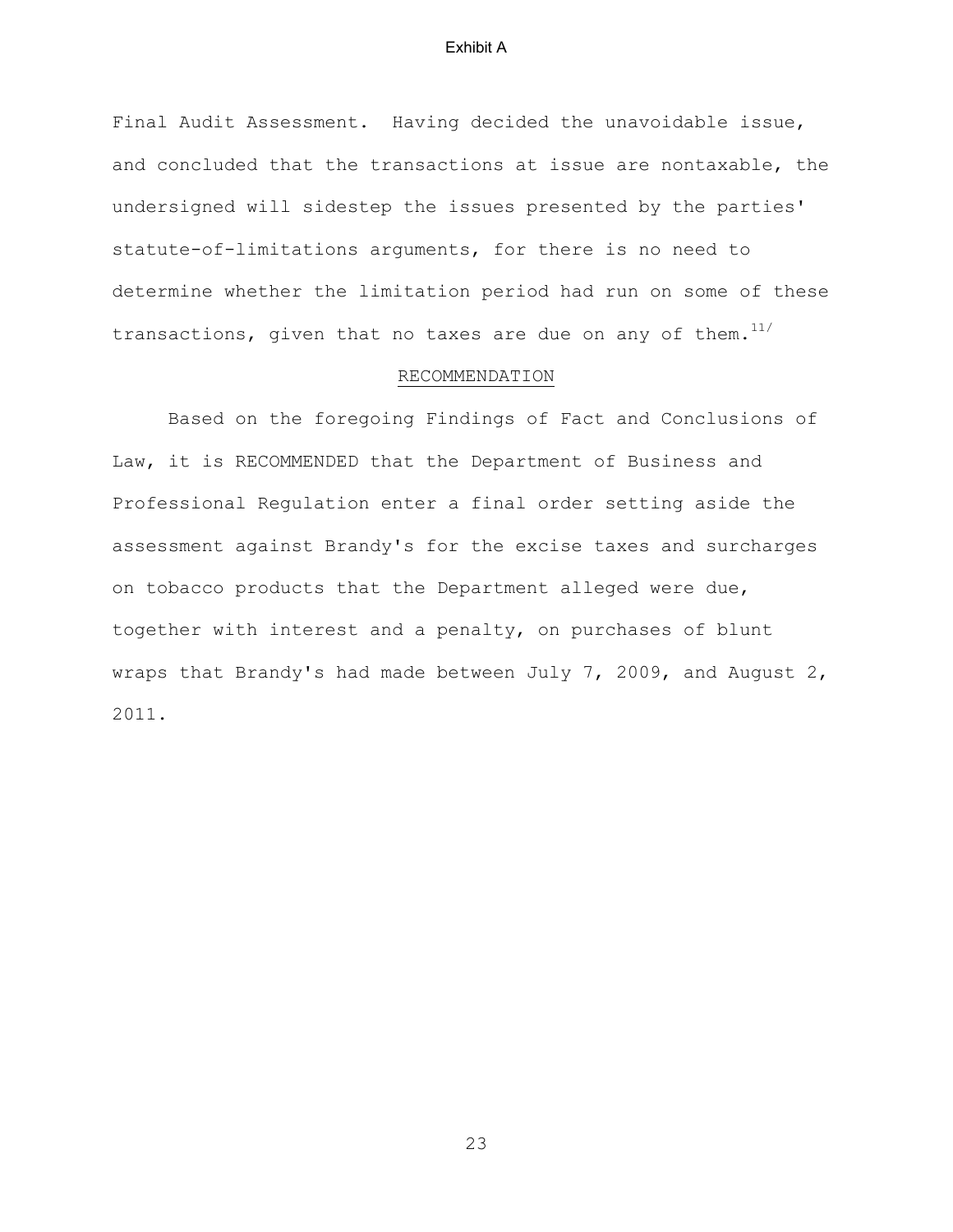DONE AND ENTERED this 24th day of February, 2015, in

Tallahassee, Leon County, Florida.

JARA

JOHN G. VAN LANINGHAM Administrative Law Judge Division of Administrative Hearings The DeSoto Building 1230 Apalachee Parkway Tallahassee, Florida 32399-3060 (850) 488-9675 SUNCOM 278-9675 Fax Filing (850) 921-6847 www.doah.state.fl.us

Filed with the Clerk of the Division of Administrative Hearings this 24th day of February, 2015.

# ENDNOTES

 $1/$  The photograph reproduced in the text has been sized to scale. Cutting out this picture therefore would yield a rough approximation of the product under discussion, though the genuine article actually has a somewhat soft and damp texture when fresh, becoming brittle over time as it dries out.

 $2/$  See Children's Health Insurance Program Reauthorization Act of 2009, Pub. L. No. 111-3, 123 Stat. 110 (2009).

 $3/$  The Department's statement of policy is that all rolling papers made from, or containing *any* trace of, tobacco are "tobacco products" subject to the state excise tax and surcharge as of July 1, 2009.

 $4/4$  Agency action may be based upon an unadopted rule under an extremely narrow exception to the otherwise blanket proscription set forth in subparagraph 1 of the statute. See  $$ 120.57(1)(e)2.,$  Fla. Stat. Reliance upon this exception requires the agency to establish, among other things, that recent legislation has directed the agency to adopt a rule, and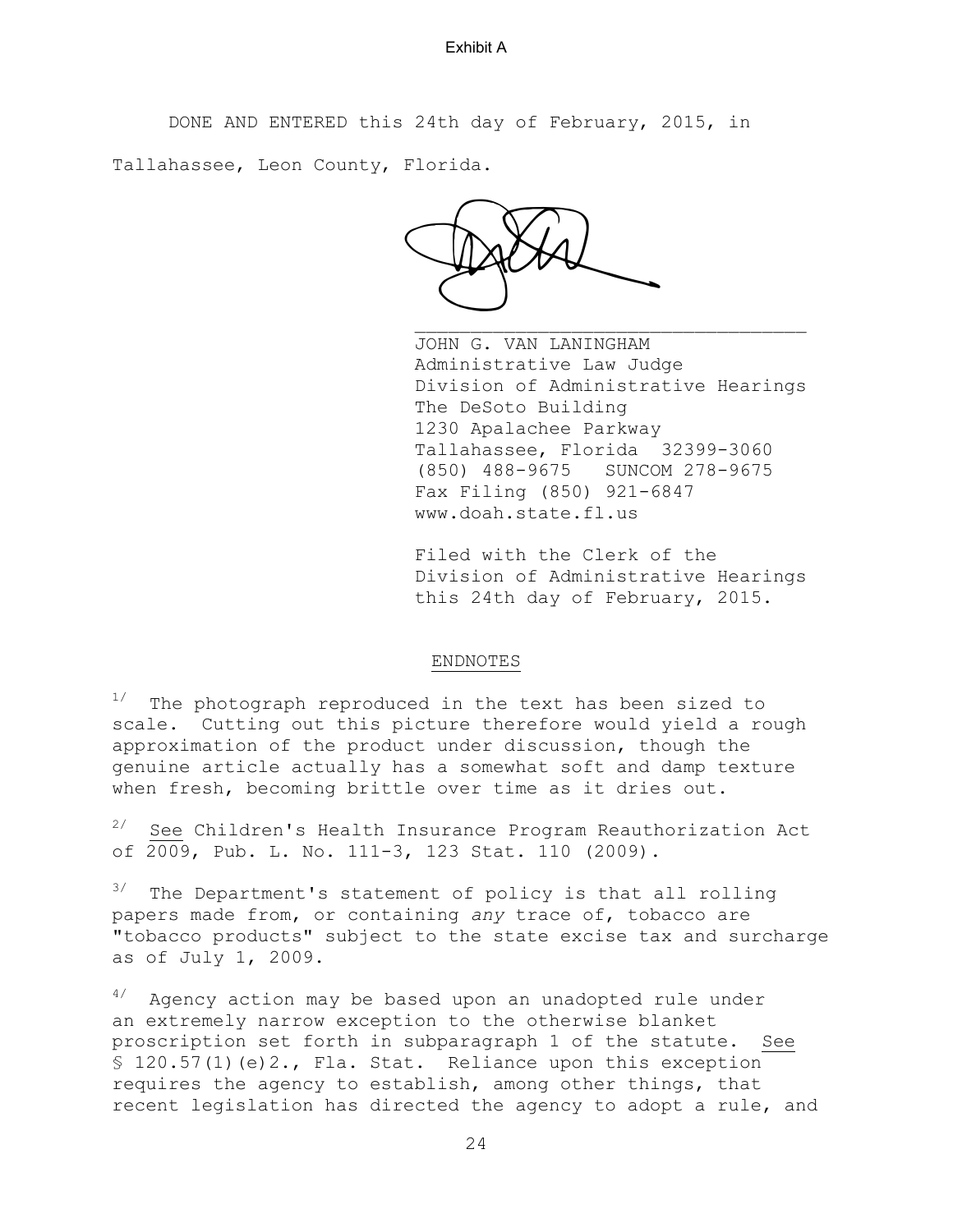that the agency, despite moving quickly and in good faith to do so, has not had enough time to complete the process. The Department clearly could not make such a showing with regard to the statement under review, for the policy has been in effect for nearly six years and is not the subject of ongoing rulemaking.

 $5/$  Unadopted rules, as a class, are a subset of the category comprising all invalid exercises of delegated legislative authority. That is, all unadopted rule are necessarily invalid rules, see § 120.52(8)(a), Fla. Stat., but not all invalid rules are unadopted rules, see  $\frac{120.52(8)}{b}$  (b) - (f), Fla. Stat.

 $6/$  The ALJ's interpretation of an ambiguous statute is not, strictly speaking, a statement of *general applicability* because it affects at most only the parties to the proceeding before the ALJ; therefore, the ALJ's statement regarding the meaning of the statute is not an unadopted rule. The agency's settled interpretation of an ambiguous statute which it administers, in contrast, *is* generally applicable, at least where the ambiguity is patent and does not arise from the uncertain application of a facially unambiguous statute to a peculiar or unforeseen factual situation. Such an agency statement is required to be adopted as a rule pursuant to section 120.54(1)(a).

It is doubtful, moreover, that a blunt wrap, on its own, is "suitable for smoking." There is insufficient persuasive evidence to support a finding one way or the other, however, which means that the Department failed, in this separate instance, to carry its burden of establishing all of the factual grounds supporting the assessment. Yet this failure of proof, while independently fatal to the assessment, is so completely overshadowed by the conclusion that blunt wraps are not loose tobacco as to be superfluous to the outcome.

 $8/$  DBPR cites Cadwalader v. Zeh, 151 U.S. 171 (U.S. 1894), in support of an argument that the term "loose tobacco" is a "widely understood" term of art in the "industry," which accordingly must be given its commercial meaning, rather than its plain meaning. In Zeh, the Court observed:

> It has long been a settled rule of interpretation of the statutes imposing duties on imports, that if words used therein to designate particular kinds or classes of goods have a well known signification in our trade and commerce,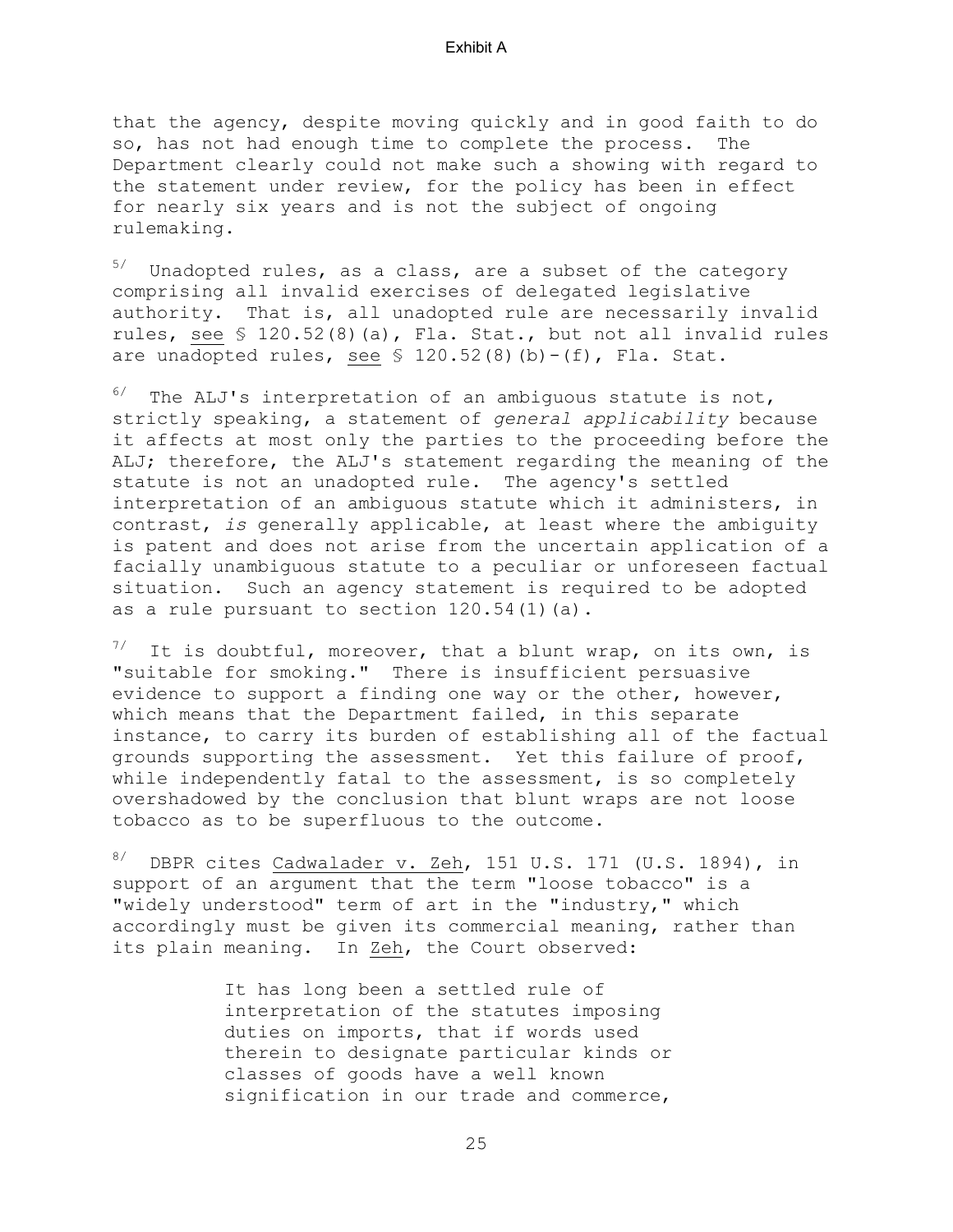different from their ordinary meaning among the people, the commercial meaning is to prevail, unless Congress has clearly manifested a contrary intention; and that it is only when no commercial meaning is called for or proved, that the common meaning of the words is to be adopted.

Id. at 176. The venerable rule of commercial designation retains its vitality as a guide for interpreting tariff laws. See, e.g., Cent. Prods. Co. v. U.S., 20 Ct. Int'l Trade 862 (Ct. Int'l Trade 1996). The taxes in question here are not imposts or duties, however, which under the Import-Export Clause are revenue sources to which the federal government has exclusive rights. See Art. I, § 10, cl. 2, U.S. Const. Thus, the commercial-designation doctrine is inapplicable. But even if the tariff-term rule were apposite, which it is not, the existence of a commercial designation is a question of fact, with the burden falling on the proponent of the specialized usage to "demonstrate that such tariff term has a meaning which is general (extending over the entire country), definite (certain of understanding), and uniform (the same everywhere in the country)." Id. at 864. The Department did not make such a showing with regard to the term "loose tobacco," and thus it failed to establish a factual basis for abandoning the common meaning of the statutory language.

 $9/$  The Department argues that its interpretation of section 210.25(11) is entitled to deference since the Department is charged with administering this statute. True enough: "Judicial deference is, of course, owed an agency's interpretation of a statute the agency is charged with administering." Fla. Elec. Comm'n v. Davis, 44 So. 3d 1211, 1215 (Fla. 1st DCA 2010); Fla. Hosp. (Adventist Health) v. Ag. for Health Care Admin., 823 So. 2d 844, 847 (Fla. 1st DCA 2002)(The court is "required to be highly deferential to the agency's interpretation of" a statute the agency is empowered to enforce.). But the Department's argument assumes that the prudential doctrine of *judicial* deference constrains ALJs——a common misunderstanding which confuses the role of the ALJ with that of the court.

 Unlike the judiciary, ALJs are participants in the decision-making processes that lead to administrative interpretations of statutes and rules—the very administrative interpretations to which courts defer. (Indeed, deference is sometimes owed to the *ALJ*'s interpretation. Davis, 44 So. 3d at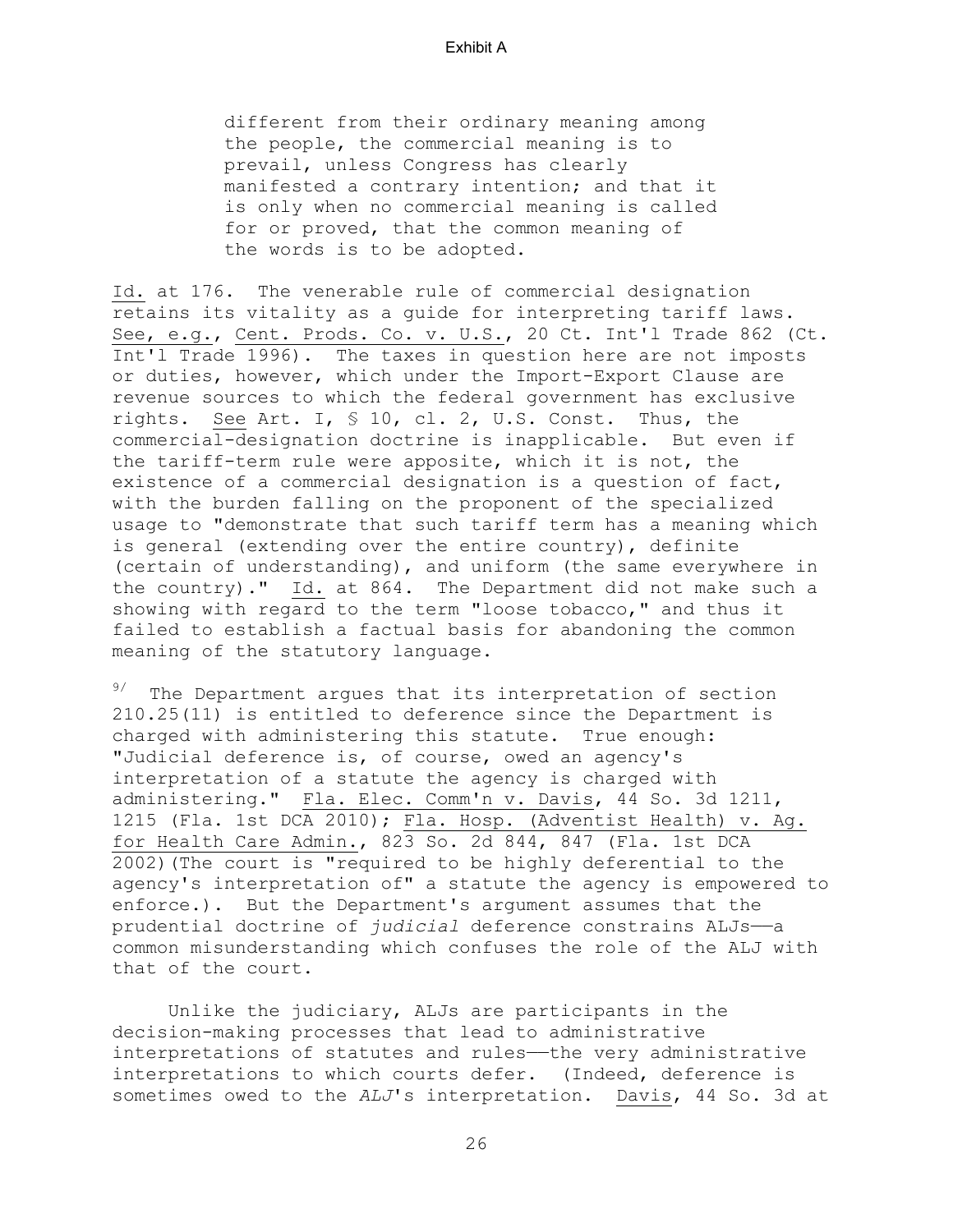1215.) The ALJ's duty is to provide the parties an independent and impartial analysis of the law with a view towards helping the agency make the correct decision. In fulfilling this duty, the ALJ should not defer to the agency's interpretation of a statute or rule, as a court would; rather, the ALJ should make independent legal conclusions based upon his or her best interpretation of the controlling law, with the agency's legal interpretations being considered as the positions of a party litigant, entitled to no more or less weight than those of the private party.

 The ALJ's independence in this regard in no way diminishes the primary authority of the agency to formulate the administrative interpretation of a statute it is charged with enforcing because the "agency is not required to defer to the administrative law judge on issues of law" over which it has substantive jurisdiction. State Contr'g & Eng'g Corp. v. Dep't of Transp., 709 So. 2d 607, 609 (Fla. 1st DCA 1998). Instead, the agency may reject such legal conclusions if it "state[s] with particularity [the] reasons for rejecting or modifying such conclusion[s]" and finds, in each instance, "that its substituted conclusion of law . . . is as or more reasonable than that which was rejected or modified." § 120.57(1)(l), Fla. Stat. So, while a court, which has the last word in disputes over the meaning of a statute, can bind the agency to an unwelcome interpretation of a statute within the agency's substantive jurisdiction, an ALJ cannot; the agency, not the ALJ, is ultimately in control of the *administrative* interpretation of a statute it enforces, allowing the ALJ to speak freely while examining the dispute from a disinterested perspective. The undersigned therefore rejects the Department's contention that its interpretation of section 210.25(11) is entitled to deference by the ALJ; it is not.

 That said, the agency is required to defer to the ALJ's "determination regarding an unadopted rule under" section 120.57(1)(e)1., which "shall not be rejected . . . unless the agency first determines from a review of the complete record, and states with particularity in the order, that such determination is clearly erroneous or does not comply with essential requirements of law." § 120.57(1)(e)3., Fla. Stat. Thus, if the ALJ finds that the agency's interpretation of a statute is a rule by definition and, further, reaches a different conclusion about the meaning of the statute, then, in that situation, the agency cannot reject the ALJ's interpretation of the statute under section  $120.57(1)(1)$  without first rejecting the ALJ's determination regarding the unadopted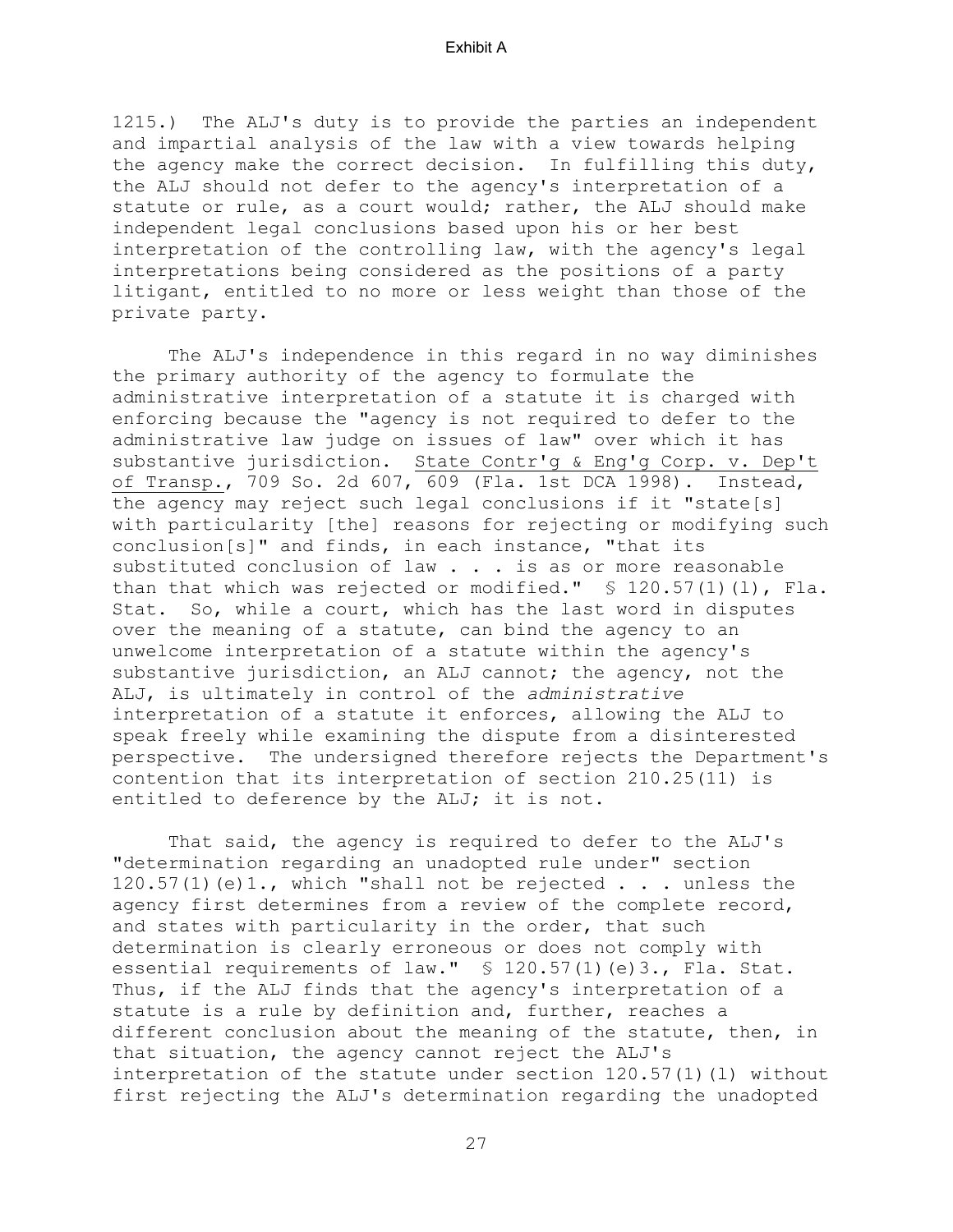rule, pursuant to section  $120.57(1)(e)3$ . Even so, the agency's inability to base agency action on an unadopted rule in a given proceeding due to an ALJ's determination under section 120.57(1)(e) would not necessarily preclude the agency from applying its preferred interpretation in other cases (as a final order under section 120.56(4) would), or from adopting its interpretation as a rule, which would be the prudent response. See § 120.54(1)(a), Fla. Stat.

10/ The statutory definition of "tobacco products" was enacted nearly 30 years ago, taking effect on July 1, 1985 (exactly 24 years before the unadopted rule became effective). Ch. 85-141, §§ 1, 5, at 1023-29, Laws of Fla.

11/ Should resolution of statute-of-limitations dispute become necessary at some future point in this proceeding, it will be seen that the parties' respective positions regarding the statute of limitations are based upon undisputed historical facts and hence can be decided as a matter of law.

#### COPIES FURNISHED:

Gerald J. Donnini, Esquire Moffa, Gainor, and Sutton, P.A. One Financial Plaza, Suite 2202 100 Southeast Third Avenue Fort Lauderdale, Florida 33394 (eServed)

Joseph C. Moffa, Esquire Moffa, Gainor, and Sutton, P.A. One Financial Plaza, Suite 2202 100 Southeast Third Avenue Fort Lauderdale, Florida 33394 (eServed)

Elizabeth A. Teegan, Esquire Office of the Attorney General The Capitol, Plaza Level 01 Tallahassee, Florida 32399 (eServed)